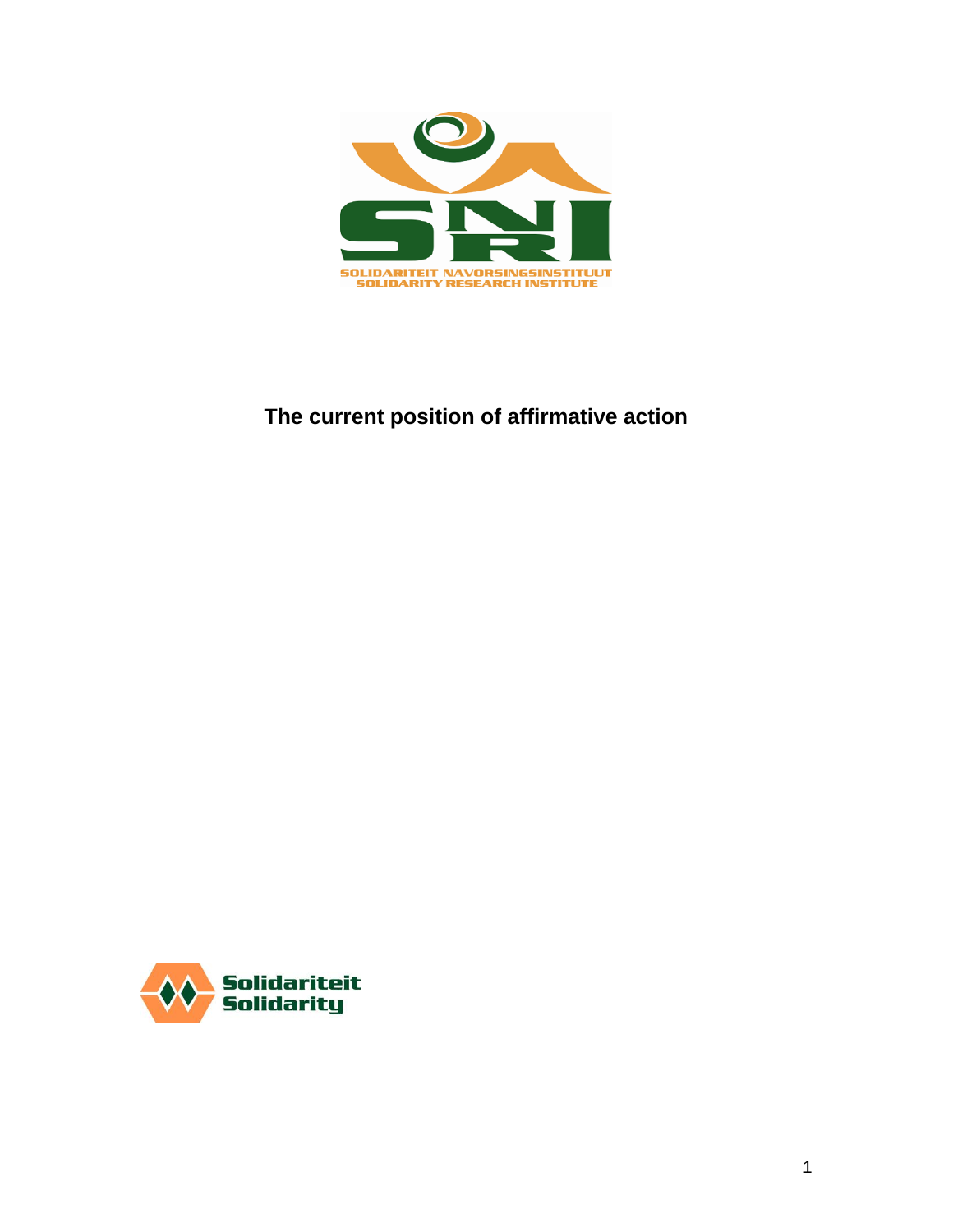# **The current position of affirmative action**

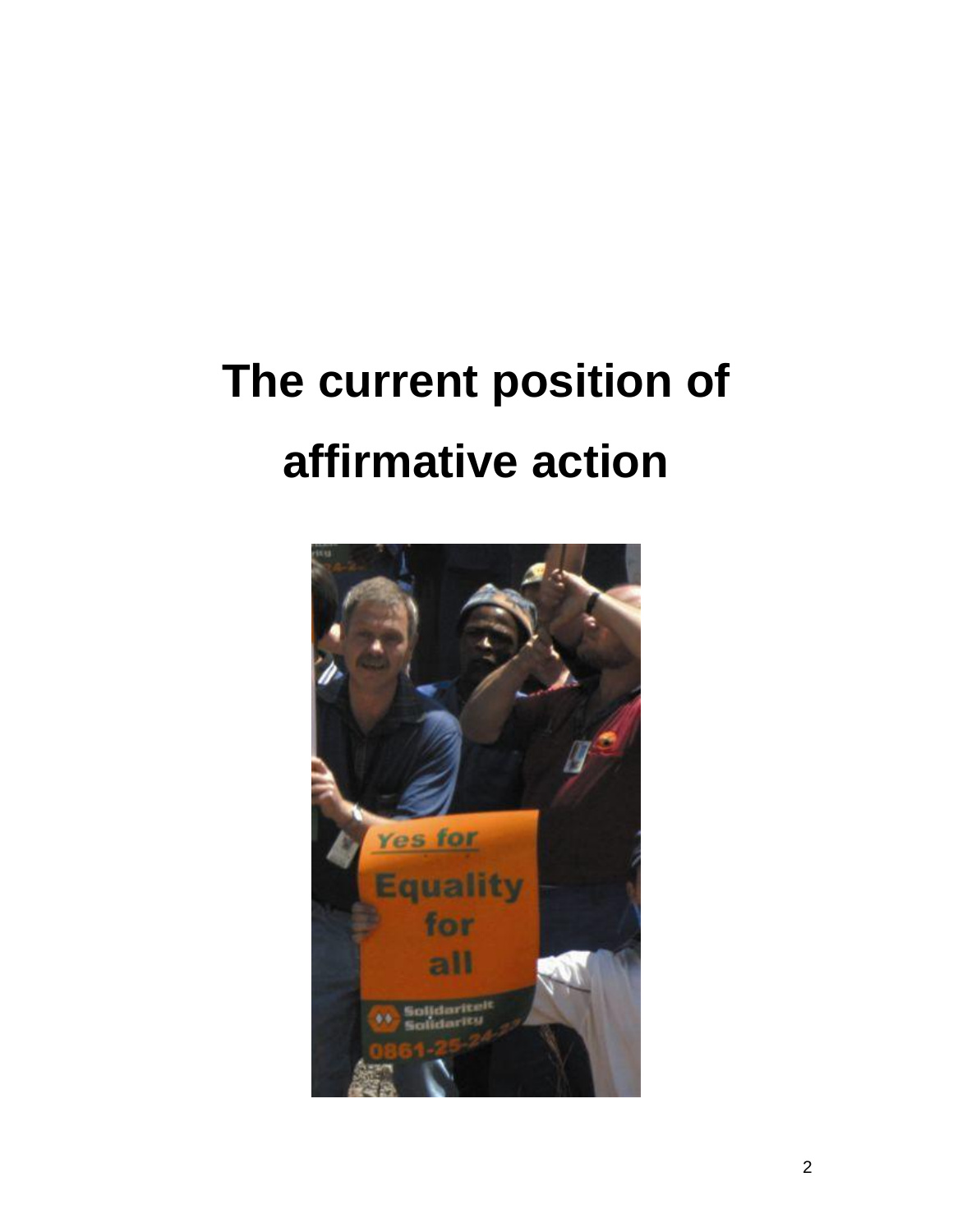**Report compiled by Solidarity Research Institute Researchers: Paul Joubert and Francois Calldo Edited by Dr Dirk Hermann September 2008**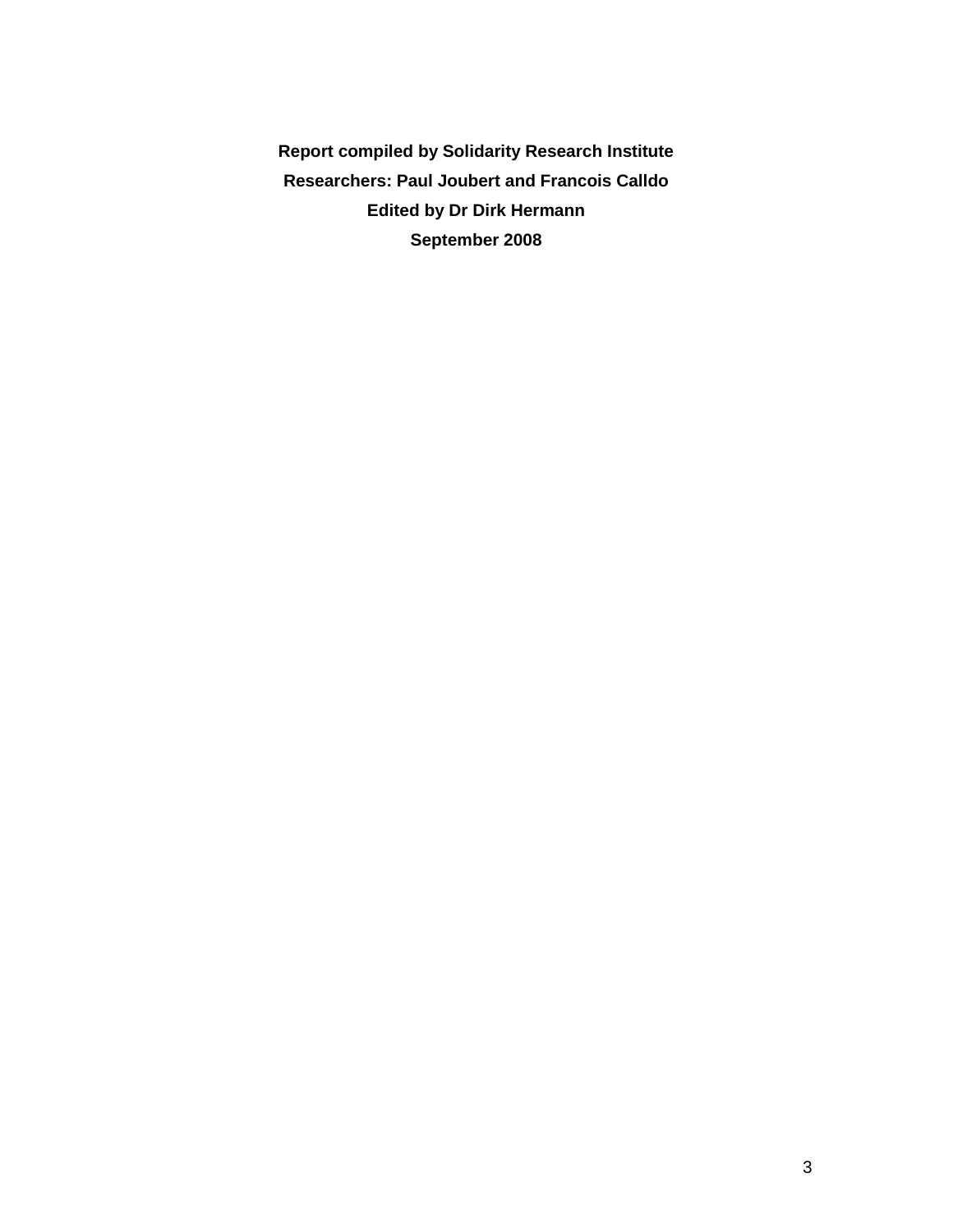# **Table of Contents:**

| 1.  | Introduction                                                                  | 3              |
|-----|-------------------------------------------------------------------------------|----------------|
| 2.  | Affirmative action and the international world                                | $\overline{7}$ |
| 3.  | Affirmative action – the skills crisis and education                          | 11             |
| 4.  | Jimmy Manyi is not objective about affirmative action                         | 25             |
| 5.1 | Some problems with this year's report by the EEC                              | 29             |
| 5.2 | Non-submission of reports by transformed employers<br>create a skewed picture | 31             |
| 6.  | Notable court cases involving affirmative action                              | 36             |
| 7.  | Conclusion                                                                    | 40             |

Page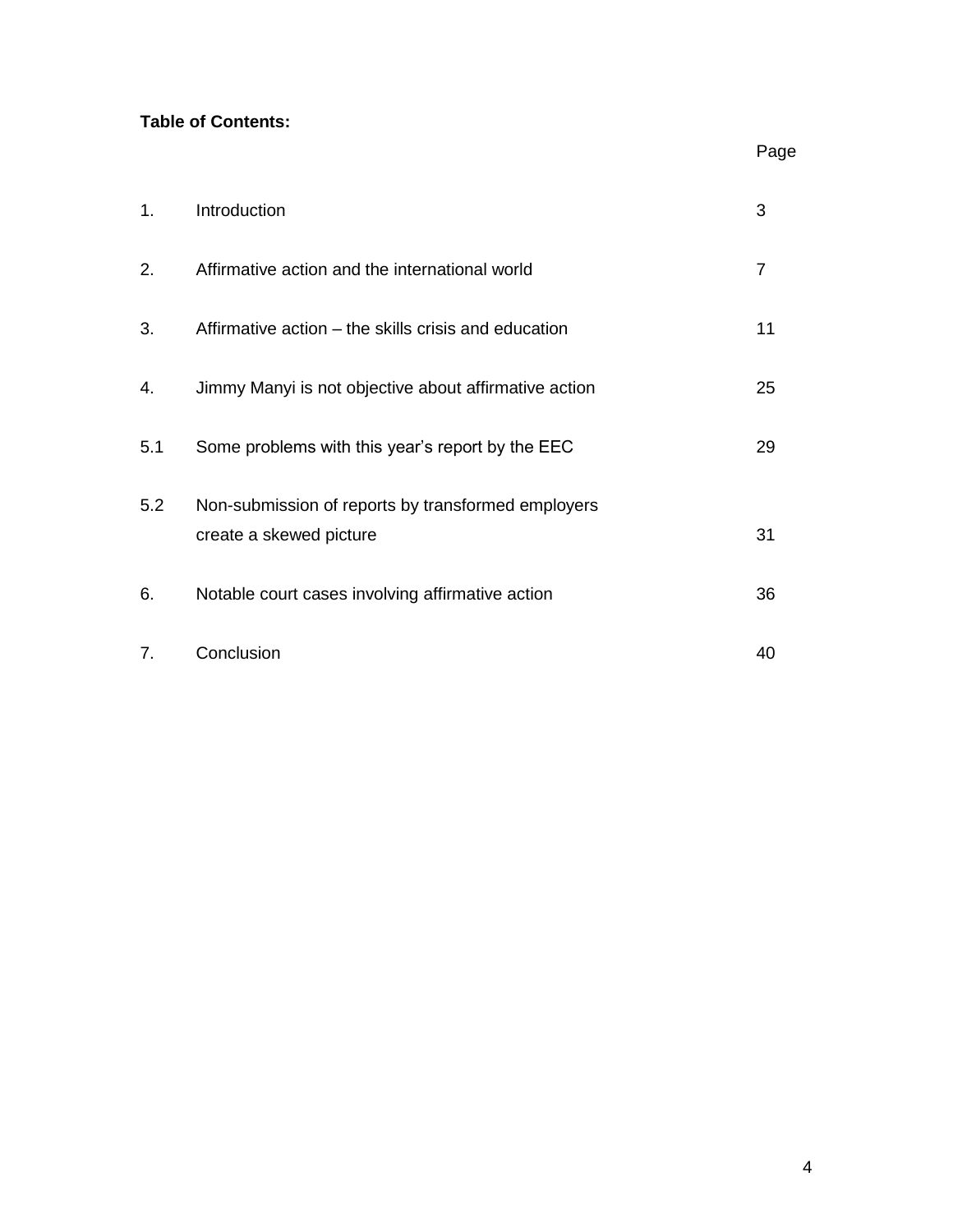#### **1. Introduction**

Mr Jimmy Manyi, the Employment Equity Commission chairman, has recently released the latest Employment Equity Report. The commission will again found that affirmative action is progressing too slowly. In other words, affirmative action is failing. The debate in South Africa should move from whether affirmative action is fair to why it has failed so that it could be phased out in its current form and redesigned to ensure a better life for all.

In this report we concentrate on why affirmative action is failing and discuss two points. The first core argument is that affirmative action is failing because it is based on emotional outset (racial numbers) and not in inputs (training and development). Training and development will lead to growth, which is the best method of correction. Because of the insufficient focus on training and development South Africa is experiencing a huge skills problem and this leads to poor growth and service delivery. The skills shortage also means that affirmative action has in practice come to a standstill. The report secondly also argues that affirmative action in South Africa cannot escape the failure of affirmative action in the rest of the world.

One of the stated aims of affirmative action in South Africa is to eradicate economic disparity among people. This is an admirable goal, as South Africa is one of the countries with the most unequal distribution of wealth in the world. During the last decade or so, this inequality has only worsened. The gap between the rich and the poor is steadily widening. It is therefore imperative that poverty must be alleviated.

The way in which affirmative action has been defined in South Africa does not help to achieve this objective. Since its inception, it has defined the group that must be helped by affirmative action not as the poor, but along racial lines and according to the principle of representation. The result is that correction is only made on job levels where whites have been overrepresented. As argued later there are such a small number of whites in the workplace that, relative to the larger designated group in South Africa, it would make little difference to simply correct the overrepresentation of whites. Whites are only overrepresented on the upper job levels, which means that correction can only be made on the upper job levels.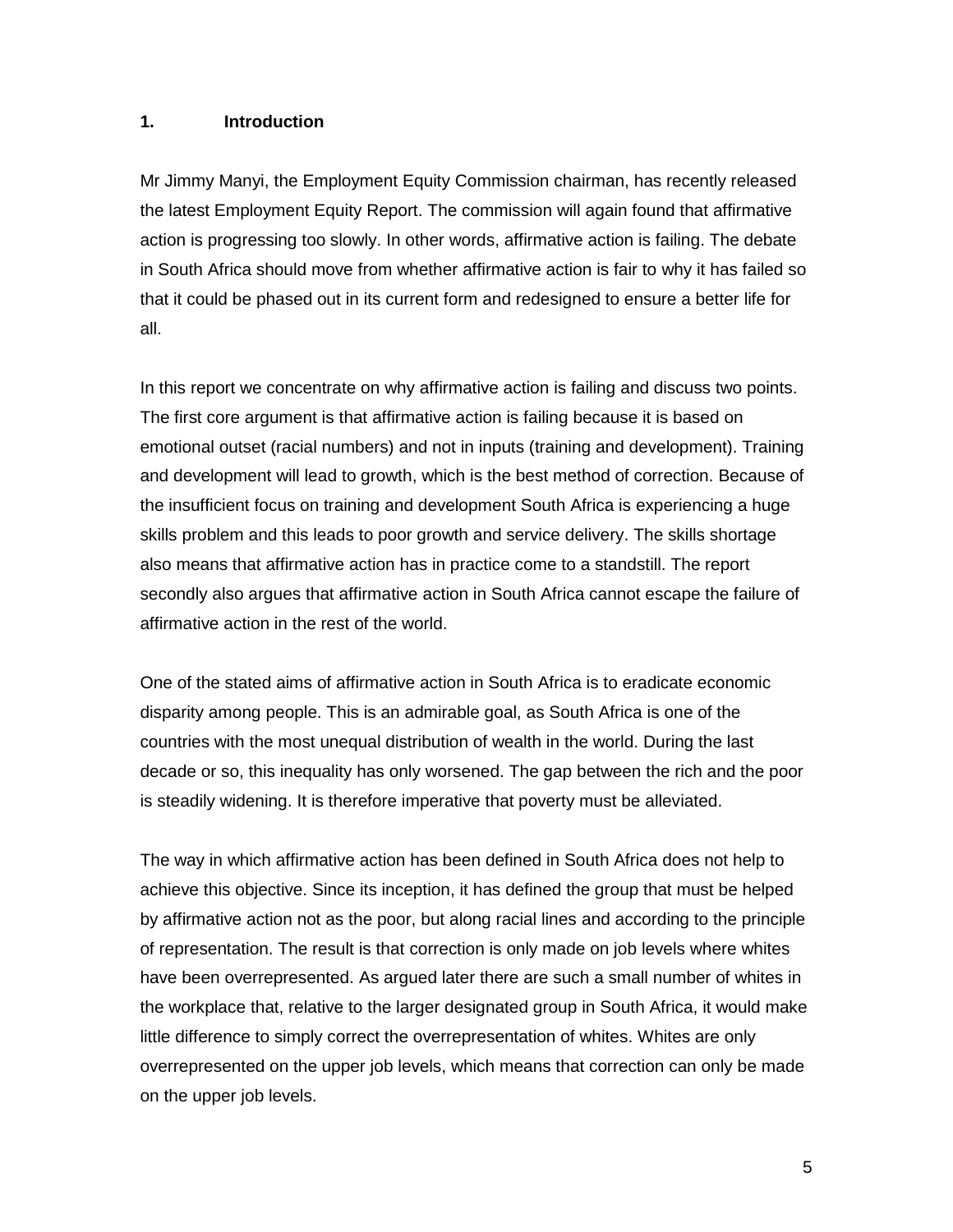The current way of empowering people through affirmative action does not actually empower. It is merely the powerful governmental actor using its power to place disempowered people in jobs. If people are educated and trained in scarce skills (inputbased affirmative action), they themselves become empowered and do not have to rely on any outside interference by the government.

Affirmative action is based on designating certain people as groups that must get preference in certain areas, while designating others as groups that must not get preference. Affirmative action can only exist in such a scenario. If the "other" category falls away, affirmative action has no effect, as everyone is then included in the "preferred" group. Defining whites as the "other" group is problematic, because this group is so small. White males are only 2 196 300 of a total population of 48 687 000 people, or 4.5%. All whites as a percentage of the total population make up only 9.2%. At the moment, the ratio of white males to the rest of the population is 1:21.

In practice this means that only 4,5% of the positions South African labour market will be available for people of the designated group in South Africa, if all whites are removed from the labour market. Only a very small percentage of the designated group can benefit from this. Affirmative action is an effective instrument to help a minority, but an extremely inefficient instrument to help the majority. If 4,5% of the population has to correct the other 95,5% it simply leads to a feeling of alienation among the minority and a feeling of unfulfilled expectations among the majority. This is a powder-barrel about to explode. It is therefore simple: affirmative action in its current form fails because here are too little whites to discriminate against.

The key to any successful country in the modern world is knowledge. Those without knowledge and skills are left behind. In South Africa, partly because of injudicious transformation, the battle against poverty and unemployment is being undermined because of skills bottlenecks which are not unblocked. If the government is genuinely committed to halving poverty and unemployment by 2014 it will find it has no choice but to make use of all the skills it can possibly find.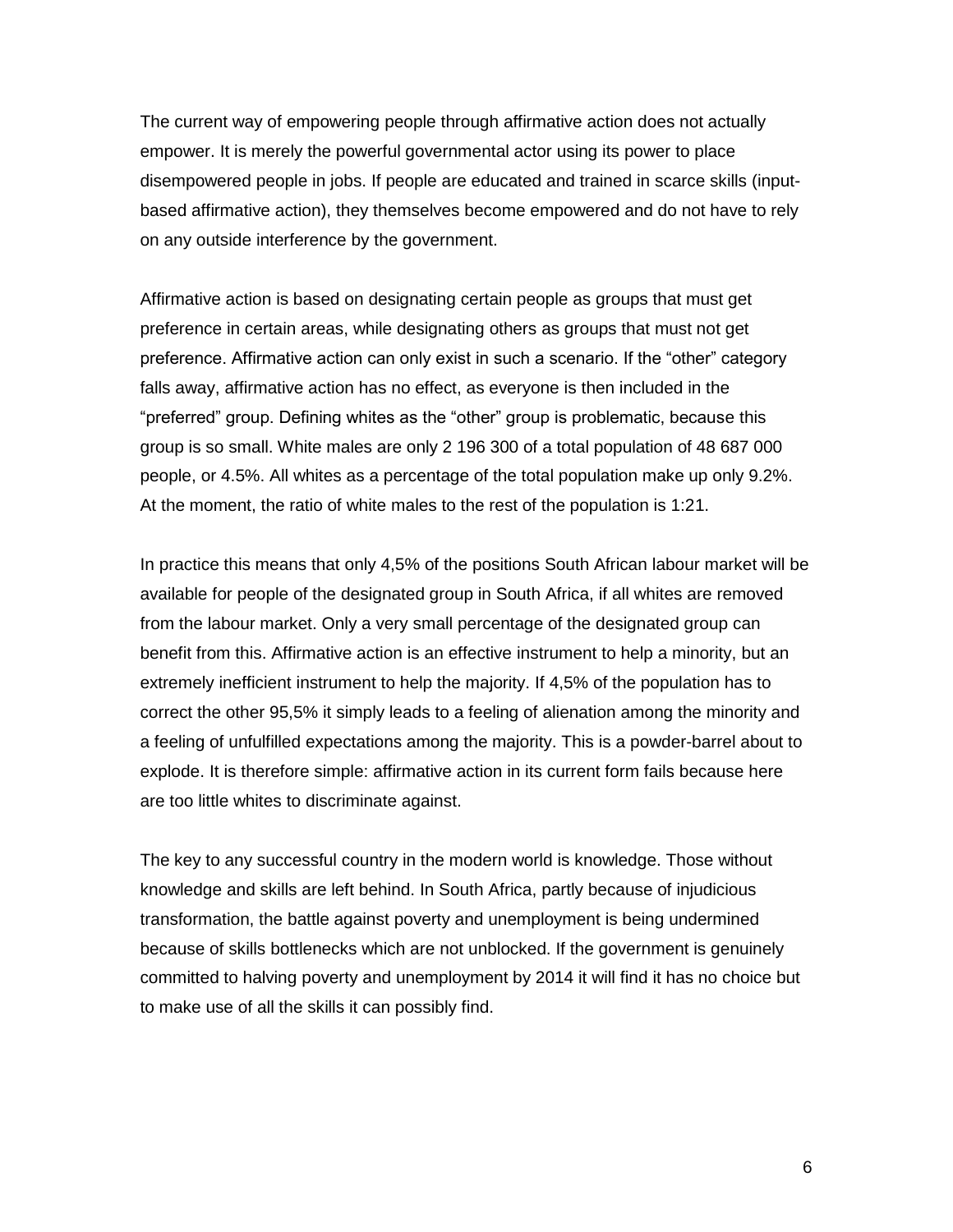The skills shortage is a crippling constraint on economic growth. We can"t afford to pick and choose among job applicants on racial grounds at a time when South Africa needs every person who can contribute.

The biggest problem regarding the skills crisis lies in the South African education system. Currently, matric results are a big disappointment. In 2007 only 4.50% students (overall) passed mathematics on HG, and 4.98% passed Science on HG. This little pool of students is too small for South Africa"s need. When one takes into account that only about 300 black matric students pass mathematics HG with a C-symbol or higher, it is clear that affirmative action cannot progress in certain job categories. In fact, even if all white skills are used it will still not be enough. Thousands of black skills should be pipelines, not only for the purposes of affirmative action, but also for economic growth.

South Africa desperately needs skilled workers; therefore affirmative action is already being disregarded by private companies.

Affirmative action and the skills problems are discussed in more detail later.

In the early days of affirmative action Malaysia was held up as the model of affirmative action by South Africa. Tokyo Sexwale, former premier of Gauteng, said that Malaysia"s policy of affirmative action and empowerment of its indigenous people can serve as an example to others.

However, in March this year the affirmative action dream in Malaysia was rocked to its core with the country"s national election. The ruling party had its weakest performance since independence in 1957. Five constituent governments were taken over by the opposition. For the first time since 1969 the ruling coalition lost its two-thirds majority.

Affirmative action was one of the most important focal points used by the opposition to mobilise votes. Interestingly it not only mobilised the minority groups that have been directly affected by affirmative action, but also a large number of ordinary Malaysians.

In the rest of the world the pendulum is also moving against affirmative action. In the USA writers and activists are opposing affirmative action, black Americans such as Thomas Sowell, Walter Williams and Ward Connerley. Last year in the American middle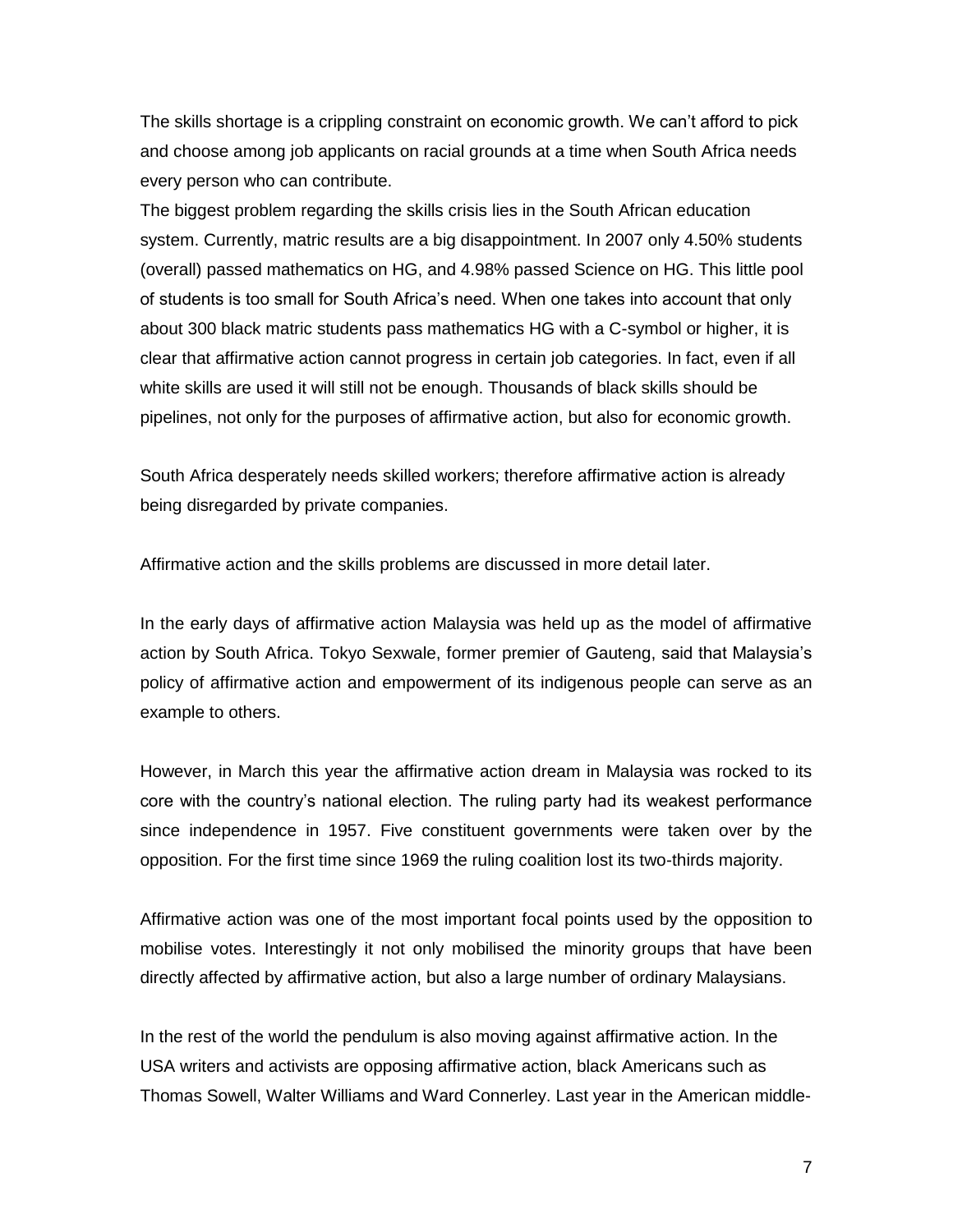term election Connerley managed to force a referendum on affirmative action in the liberal state of Michigan. Against all expectations he won the referendum and affirmative action was banned in Michigan.

The International Labour Organisation (ILO) tried to tackle the affirmative action dilemma by developing a definition of affirmative action. This definition is also commonly used by the United Nations. In terms of the definition affirmative action should be temporary and remedial. Affirmative action and the international world will be discussed later.

The core arguments of the report will be discussed next.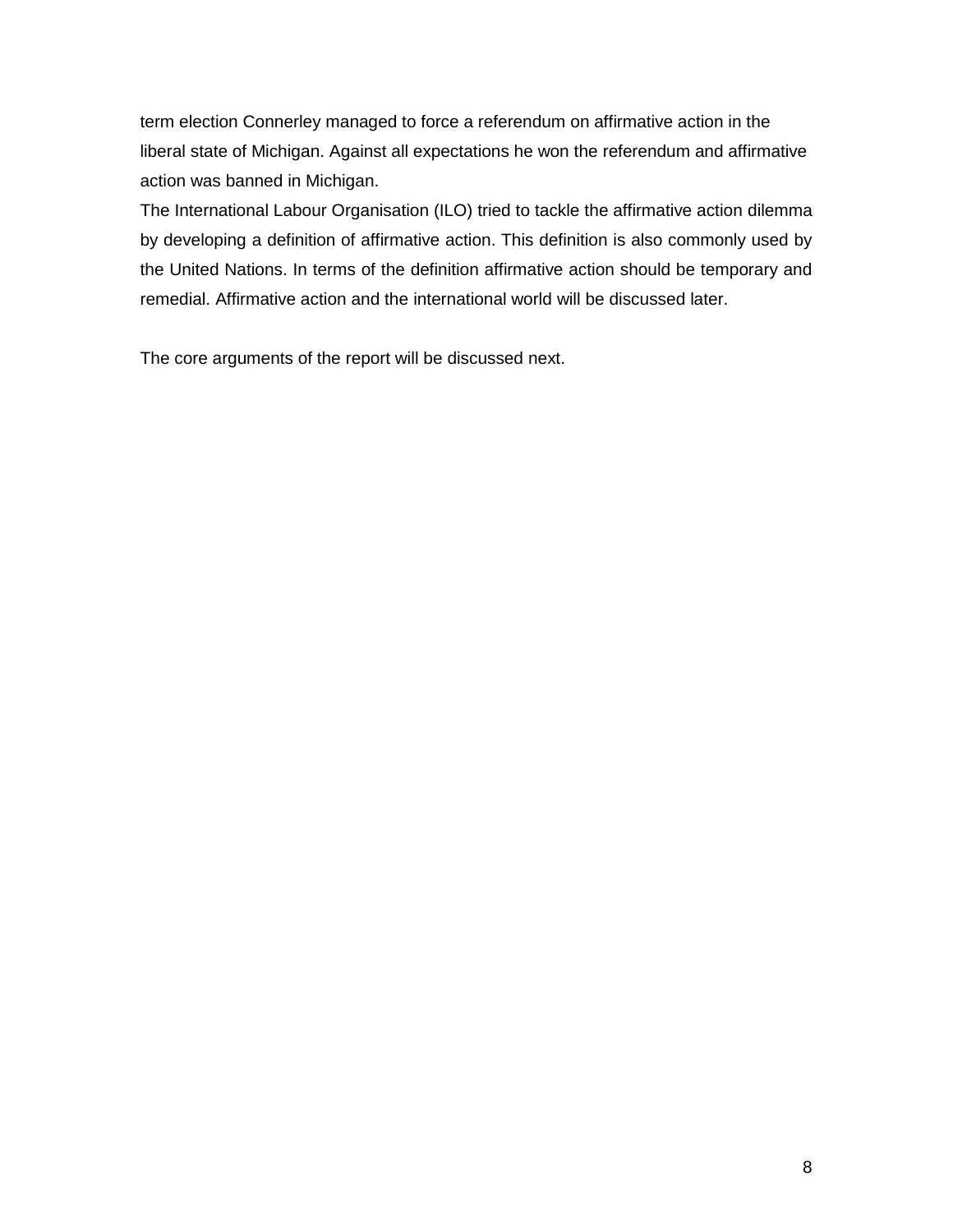#### **2. Affirmative action and the international world**

In the early days of affirmative action Malaysia was held up as the model of affirmative action by South Africa. Tokyo Sexwale, former premier of Gauteng, said that Malaysia"s policy of affirmative action and empowerment of its indigenous people can serve as an example to others.

Various similarities between the Malaysian and South African situation, in respect of affirmative action, can be identified. Malaysia has a heterogeneous population with racial divisions. The target group for favouritism, like in South Africa, is the majority. Affirmative action was also incorporated in the constitution of independence. The government is therefore correct, there are several similarities between the two countries which could make Malaysia a good case study for South Africa.

However, in March this year the affirmative action dream in Malaysia was rocked to its core with the country"s national election. The ruling party had its weakest performance since independence in 1957. Five constituent governments were taken over by the opposition. For the first time since 1969 the ruling coalition lost its two-thirds majority.

Advance warning of the "perfect storm" that hit the ruling party has been present for a long time. The party had too much power and ethnic polarisation, corruption, racial dominance and religious intolerance made the Chinese and Indians feel like secondclass citizens.

Affirmative action was one of the most important focal points used by the opposition to mobilise votes. Interestingly it not only mobilised the minority groups that have been directly affected by affirmative action, but also a large number of ordinary Malaysians.

Ordinary people revolted against the 37-year old policy of affirmative action. An Indian worker on a plantation said the following about affirmative action: "Just like the axe marks on the trees, the Malaysian government inflicted countless wounds on the Indian minority by denying them jobs, restrain them from education, removing freedom of religious expression and most importantly by stripping them of their dignity."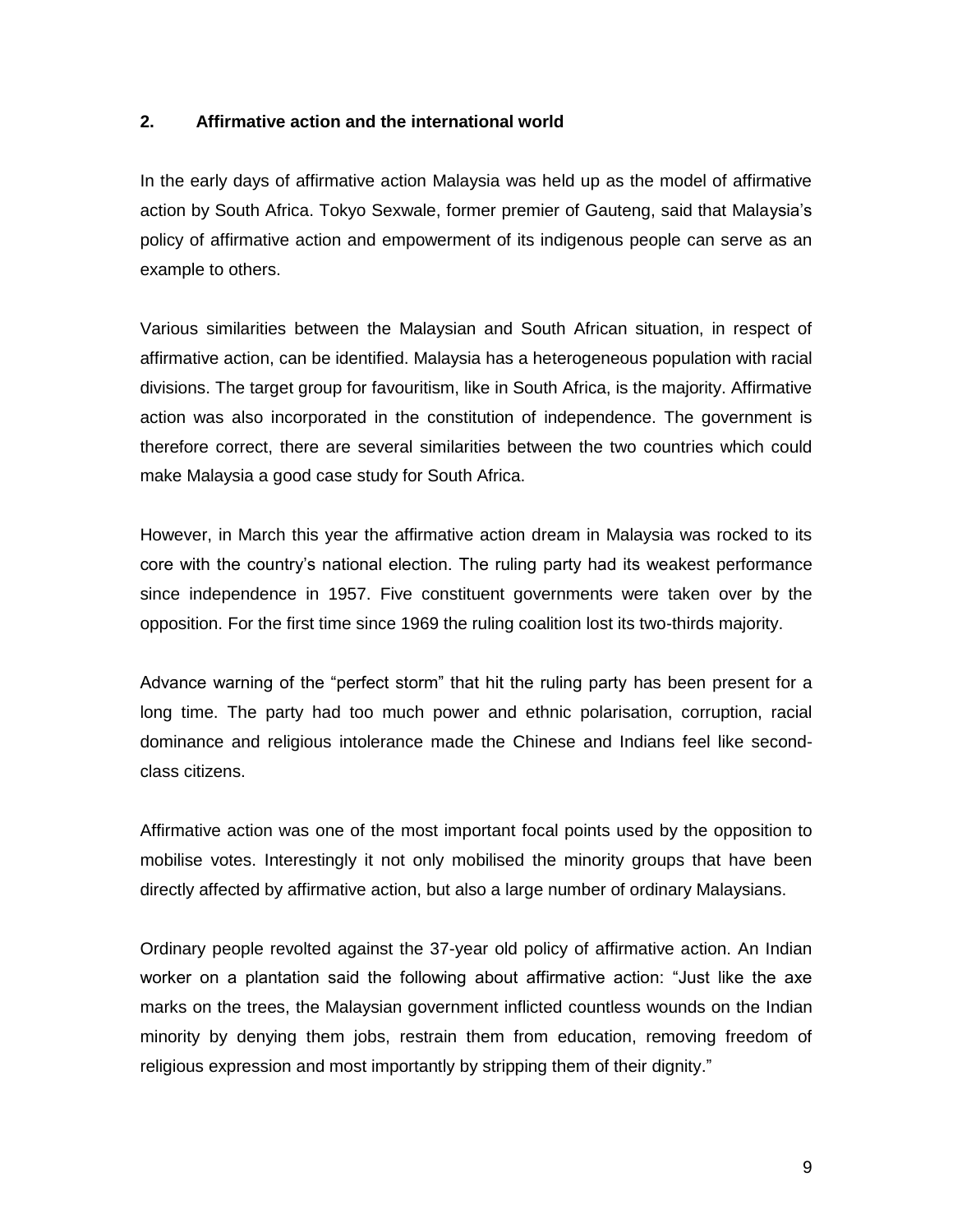The former president of Malaysia and architect of affirmative action, Dr. Mahatir bin Mohamed, read the affirmative action signs after his retirement when he said that an elite group was favoured at the expense of poor Malaysians. He was of the opinion that the poor Malaysians did not gain anything. However, his statements could not prevent the resistance against affirmative action. The designers of the policy could not also be the rehabilitators.

The general feeling was that affirmative action is no longer necessary, because of the accelerated growth of the Malaysian middle class. There also was a feeling that affirmative action only benefited a small group of elite, with close ties to the government. The programme did not assist the ordinary Malaysian, especially those in the low income category who should have benefited.

The newly elected opposition leaders already said that they are to slaughter the holy affirmative action cow. They are planning a government administration without affirmative action that promotes nepotism, corruption and inefficiency.

The opposition wishes to follow an economic agenda that will still help the poor Malaysians, but through competition and a merit system. Although the opposition does not have the majority in parliament, he can already scrap affirmative action in the five constituent states, including the most industrialised state, Selangor, and start on implementing the new Malaysians Economic Agenda.

In the rest of the world the pendulum is also moving against affirmative action. In the USA writers and activists are opposing affirmative action, black Americans such as Thomas Sowell, Walter Williams and Ward Connerley. Last year in the American middleterm election Connerley managed to force a referendum on affirmative action in the liberal state of Michigan. Against all expectations he won the referendum and affirmative action was banned in Michigan. In South Africa the first black provincial leader of the Democratic Alliance in Gauteng, Johan Moodey, came out against affirmative action. Western-Cape ANC minister Marius Fransman put the affirmative action cat among the pigeons with his proposal of a moratorium on affirmative action and IFP leader Mangosuthu Buthelezi says affirmative action is the cause of the brain drain in South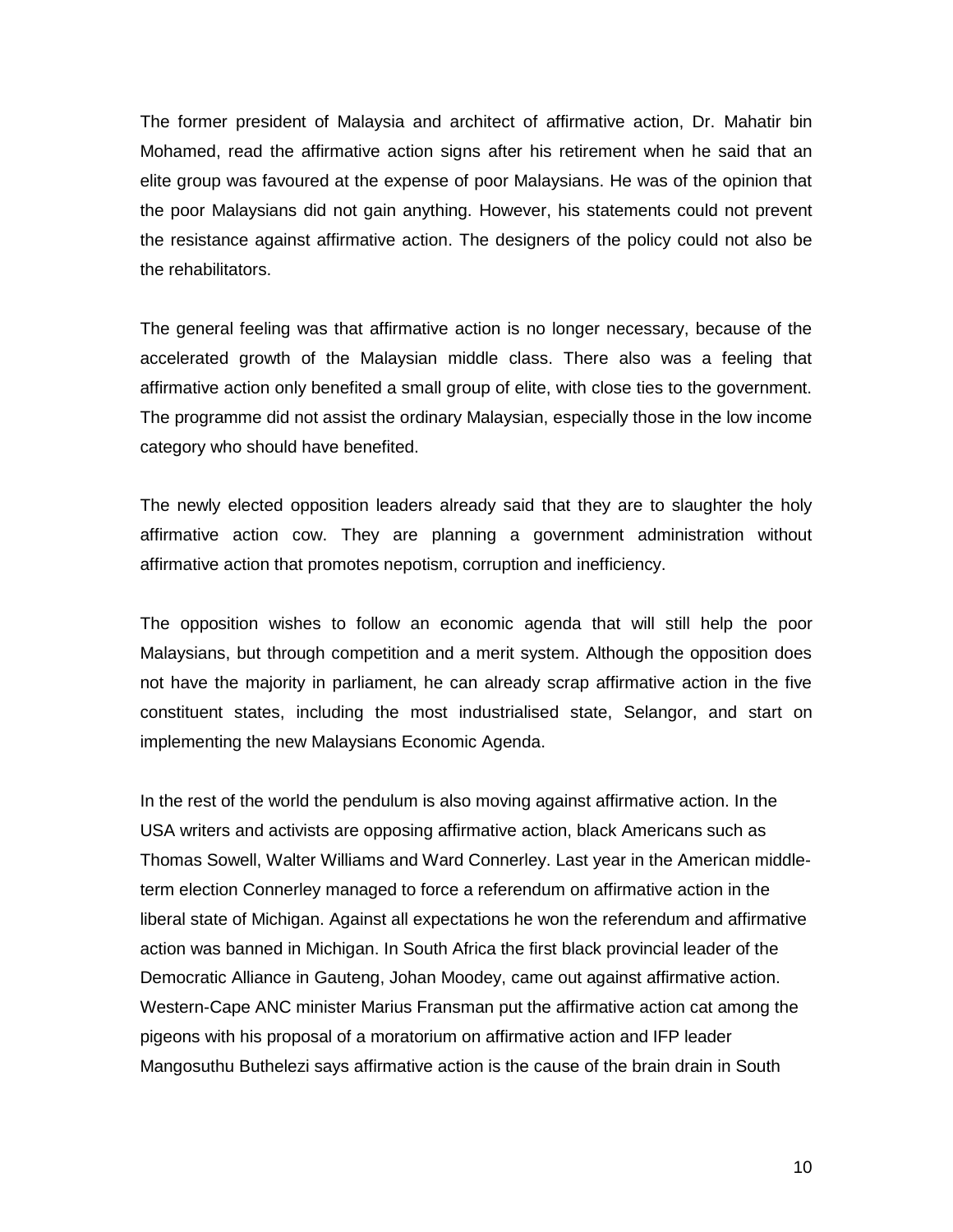Africa. Moodey, Fransman and Buthelezi understand the new world pendulum of affirmative action.

The United Nation"s Human Development Report recommended that affirmative action in the USA should move from race to the socio-economic position of the disadvantaged. In India the affirmative action programme was adjusted to take the socio-economic position of workers into account. Everywhere affirmative action is moving away from the permanent favouring of a small group of elite.

The International Labour Organisation (ILO) tried to tackle the affirmative action dilemma by developing a definition of affirmative action. This definition is also commonly used by the United Nations. In terms of the definition affirmative action should be temporary and remedial. If affirmative action is permanent or pursuing racial numbers it cannot be regarded as affirmative action – it would be a transgression of Resolution 111 of the ILO, which prohibits discrimination, but does make provision for affirmative action within a strict definition of what it entails.

The corrective definition of the ILO is logical. The purpose of the temporality is to prevent permanent disruption of the society and to limit the permanent prejudicing of a group. The remedial nature of affirmative action should see to it that the process keeps to its purpose (correction) and does not simply become an instrument to benefit the group. Remedying also prevent people from being "corrected" repeatedly and is a counterbalance against elitist enrichment. With these two conditions affirmative action can lead to equality. Equality in terms of the international definition therefore offers builtin protection for the disadvantaged mass who need correction and for the group disadvantaged in the process.

This brings us back to Tokyo Sexwale and the government"s view that Malaysia can serve as an example for South Africa. If the government would like to be consistent with its Malaysian example, he would have to learn the following lessons:

 The international opinion is turning against affirmative action. The trend in Malaysia is exactly the same as in the USA, where affirmative action was banned in the liberal state Michigan in a referendum.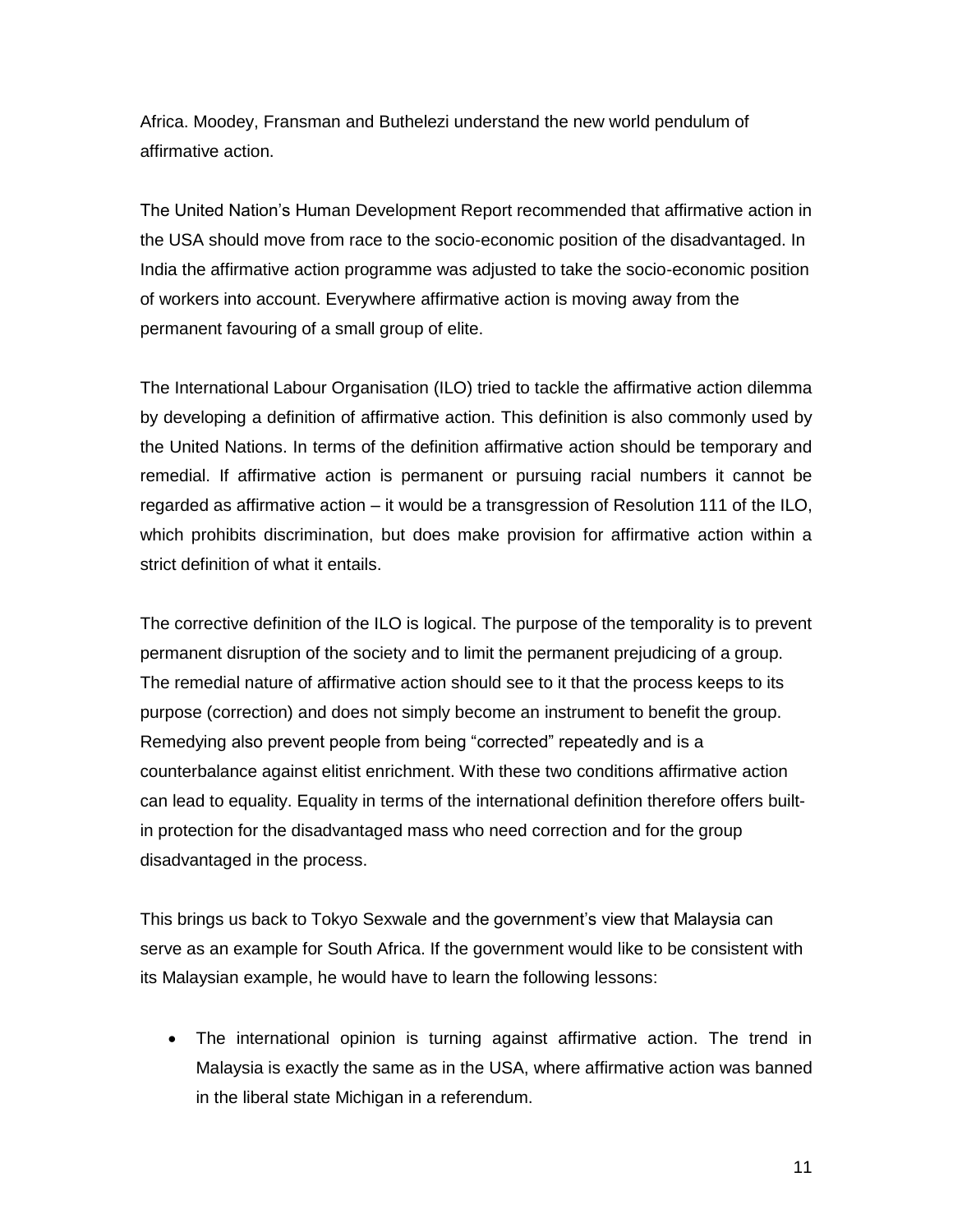- The incorrect application of affirmative action could have destructive results for a ruling party.
- Affirmative action that only benefits the elite leads to revolt by the masses.
- Continuous discrimination against members of the minority group leaves them feeling like second-class citizens.
- The minority that are prejudiced and the majority that are not benefited could jointly revolt against the elite.
- A government who applied an incorrect policy for too long, cannot rehabilitate it themselves.
- In the long term people revolt against a policy that results in inefficiency and improper favouritism.
- A popular policy that fails becomes a popular mobilisation instrument of the opposition.

The government should take a leaf from the Malaysian affirmative action book and the rest of the world and redesign affirmative action before affirmative action redesigns the government.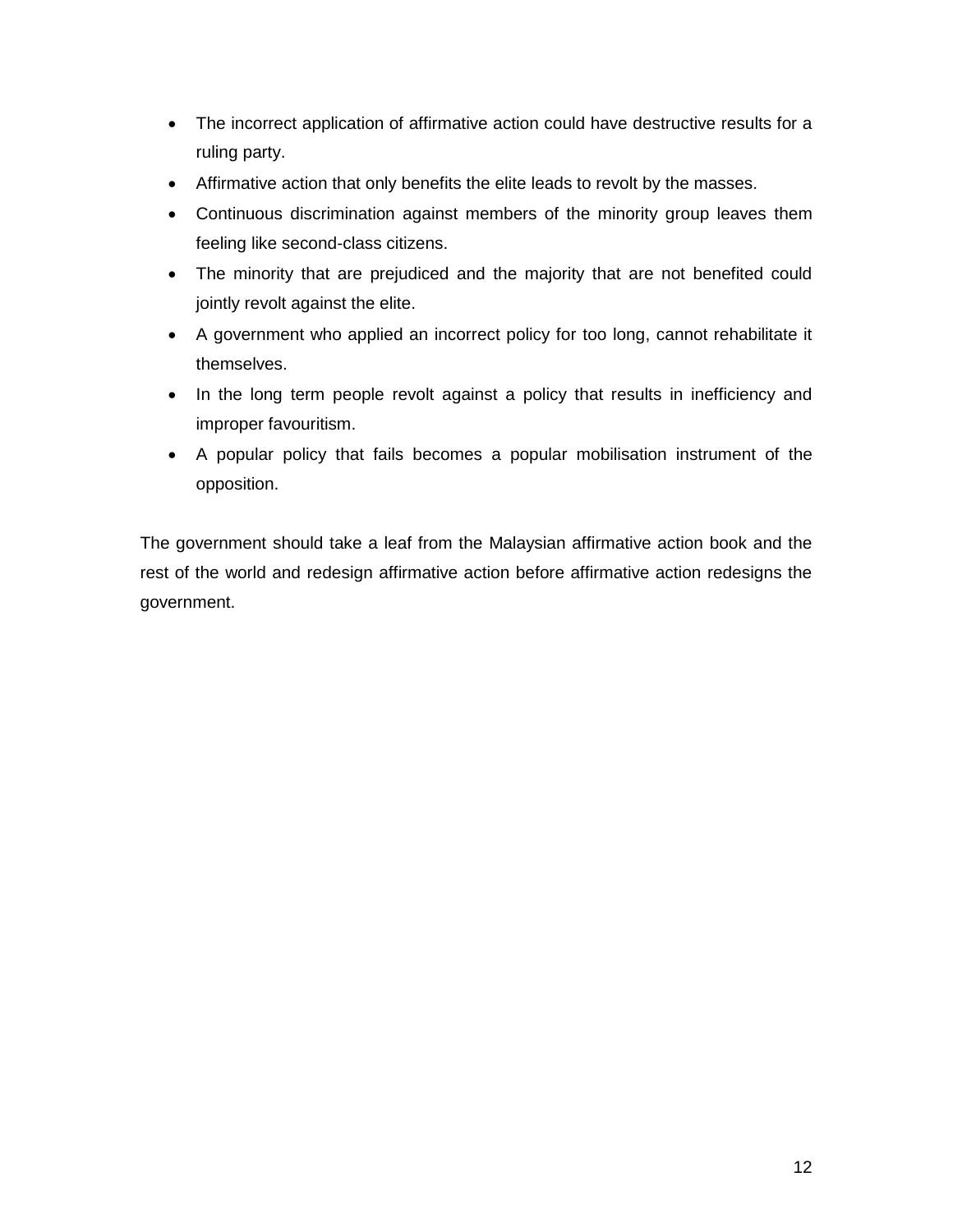#### **3. Affirmative action – the skills crisis and education**

As the source of the failure of affirmative action is a shortage of skills, the largest part of this report will focus on this.

## *"Affirmative action is already dead due to the skills crisis."*

A number of analysts, with the notable exception of the Chairman of the Employment Equity Commission, Mr. Jimmy Manyi (who claims that South Africa"s skills shortage is an urban legend), have identified skills shortages as a constraint on economic growth. **To deny that South Africa faces a critical skills deficit is to deny the past, ignore the present, and jeopardise the future of our beautiful country.** 

One must remember that the keys to any successful country in the modern world are access to information and access to skills. Those without skills are left behind. The core objectives of this government are to halve poverty and unemployment by 2014. However, to reach these objectives, the government needs high levels of economic growth. Without the necessary skills, this can"t be obtained. This means that South Africa is currently in a Catch 22 situation: What weighs the most? Transformation at all cost, or alleviation of poverty and unemployment through economic growth? What is required now is a fundamental shift in thinking. Currently the battle against poverty and unemployment is being undermined because of skills bottlenecks which are not unblocked. **If the government is genuinely committed to halving poverty and unemployment by 2014 it will find it has no choice but to make use of all the skills it can possibly find.** 

In short, we all know currently that the skills shortage is indeed a fatal constraint to economic growth. We can"t afford to pick and choose among job applicants on racial grounds at a time when South Africa needs every person who can contribute. Yes, transformation must take place to rectify the injustices of the past, but clearly the government is willing to sacrifice economic growth on the altar of racial preferencing at all cost.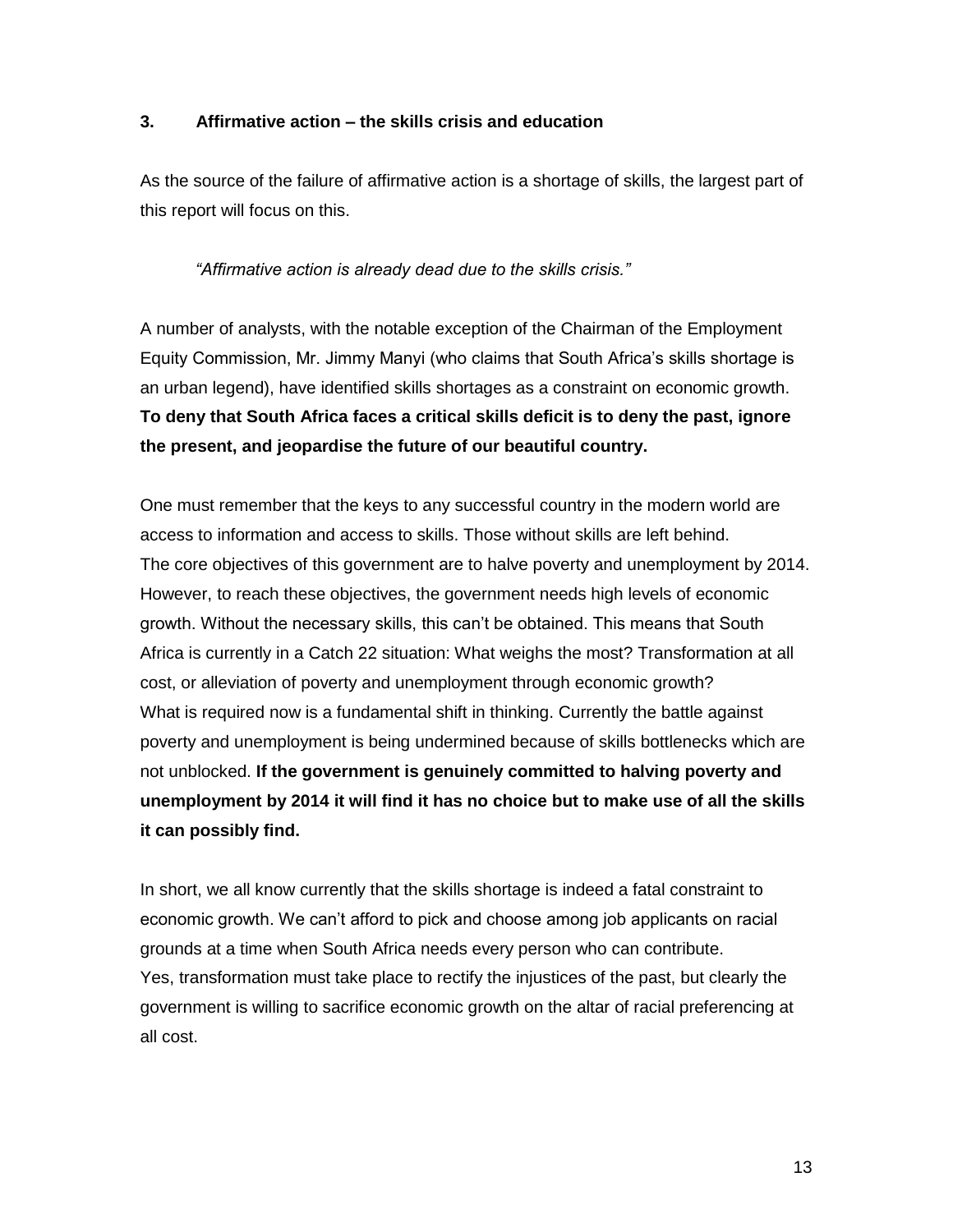At the current moment South Africa needs all its skills; otherwise it will be affecting the state's performance as well as the economy's ability to compete on the world stage. According to Clem Sunter, The International Institute for Management Development"s *World Competitiveness Yearbook for 2007* highlights South Africa"s 12-place fall from grace. It has descended from  $38<sup>th</sup>$  to  $50<sup>th</sup>$  position in a ranking of 55 countries. The latest data of 2008 shows it has descended further to  $53<sup>rd</sup>$  place. However, as the saying goes, the honeymoon is now over. Staying in the "Premier League" is proving increasingly challenging for South Africa. Losing further ground in the competitiveness stakes will see South Africa further knocked out of the 'Premier League' into the 2<sup>nd</sup> division. The latter is occupied by countries that are euphemistically described as "poor but peaceful". It applies to the bulk of the developing world. If we are knocked into the so-called  $2<sup>nd</sup>$ division, there is no chance of South Africa living up to the ANC"s dictum of a "better life for all". The money simply isn"t there. Furthermore, it"s very difficult to get back into the "Premier League" after one"s position has been filled by another country which will iealously quard its new status.  $1$ 

# **For more clarity on this issue, let's have a closer look at the skills crisis in South Africa. These are some of the reasons why affirmative action is already dead: Facts & figures:**

A number of studies/surveys have confirmed that the skills shortage is a real problem in South Africa, and a constraint to economic growth:

#### **Situation in 2007:**

- (a) Accounting firm Deloitte released a report in June 2007, indicating that 81% of companies struggle to find appropriate staff, with 76% saying that finding employment equity candidates was a particular problem. The survey noted that there was a particular shortage of:
	- Chartered accountants;
	- $\div$  IT specialists;
	- Sales and marketing personnel;
	- ❖ Scientists.

<sup>&</sup>lt;sup>1</sup> The world and South Africa in the 2010's – Clem Sunter & Chantell Illbury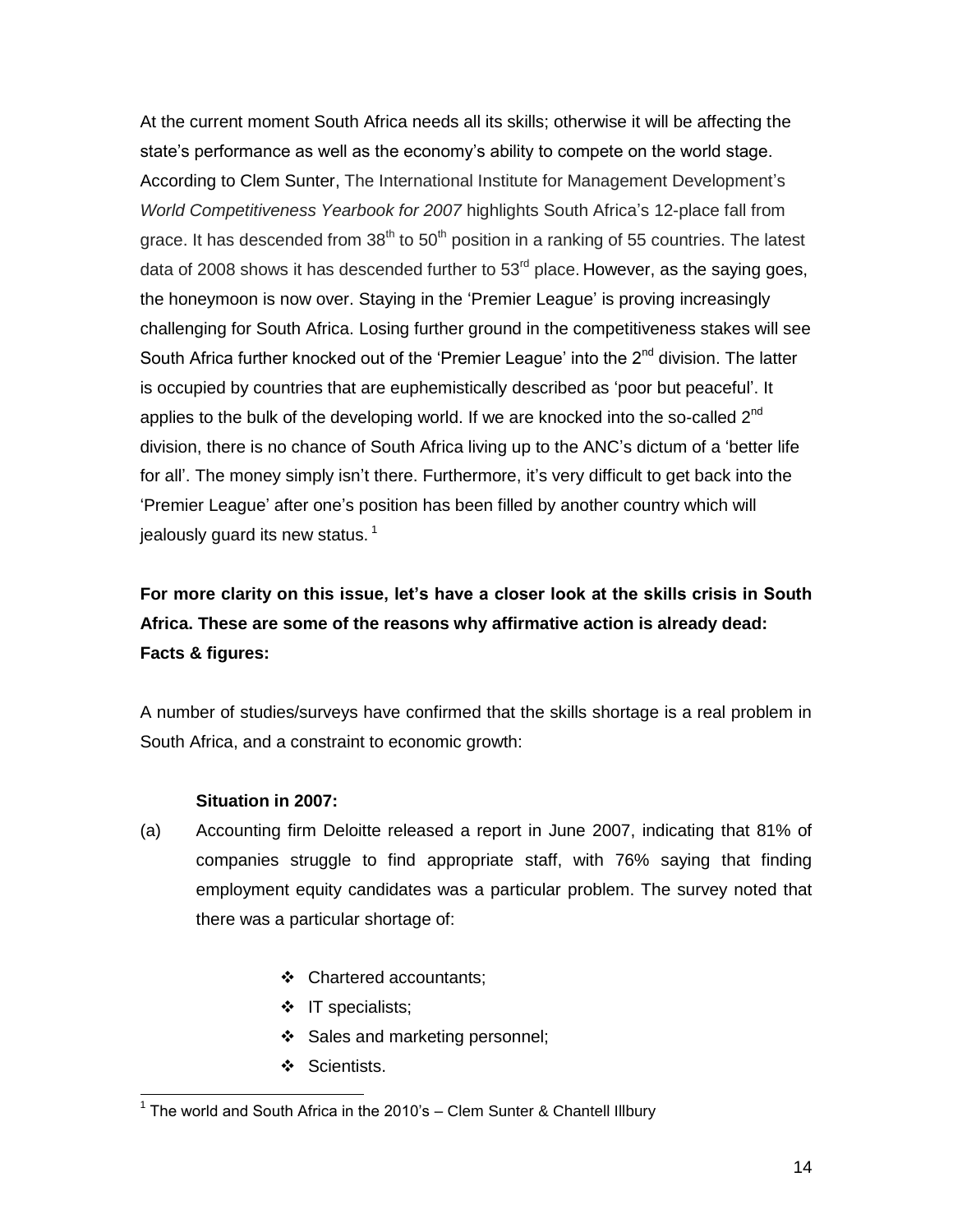- (b) Another study done by the Bureau for Economic Research (BER) at the University of Stellenbosch found that 47% of SA manufacturers said that the skills shortage was their most serious difficulty.
- (c) A further study done by the Centre for Development and Enterprise (CDE), specifically mentioned the skills shortage as a specific challenge to do business, and half of the firms had to source skills from abroad. **The CDE says that government should ease upon its push for employment equity as it is preventing business from using highly skilled and experienced people and is aggravating SA's skills shortage.** The CDE also said that the skills shortage is worsening because of emigration and the ageing of skilled and experienced staff, their movement into more senior positions and the growing emphasis on employment equity.

## **Situation in 2008:**

# **Economists confirm that the skills shortage is biggest constraint to economic growth:<sup>2</sup>**

- a) In May 2008 the Institute of Race Relations (SAIRR) had a panel discussion with five independent economists. The panel comprised of Chris Hart, Azar Jammine, Ulrich Joubert, Elna Moolman and Dawie Roodt. They also broadly concurred that the most important barrier to economic growth is the current skills shortage, although other barriers such as inadequate infrastructure, inefficiencies in governance, inflation, trade deficits, etc. were also identified.
	- (i) **Ulrich Joubert** said that the skills shortage is the most serious problem. He is also worried about the ability of the education system to provide the skills we need. Power stations are being built and should be ready by 2014, but where will we find the people to run them? We should be preparing them now through our education system, but instead we are losing skilled people to emigration and HIV/Aids.
	- (ii) **Azar Jammine** said that the skills challenge in South Africa is the biggest constraint of all to economic growth. Those without skills are left behind. He also confirmed that there is a huge drop-out rate from our schools. Of the

 2 SAIRR – Fast Facts Number 6 0f 2008 – Why not 8%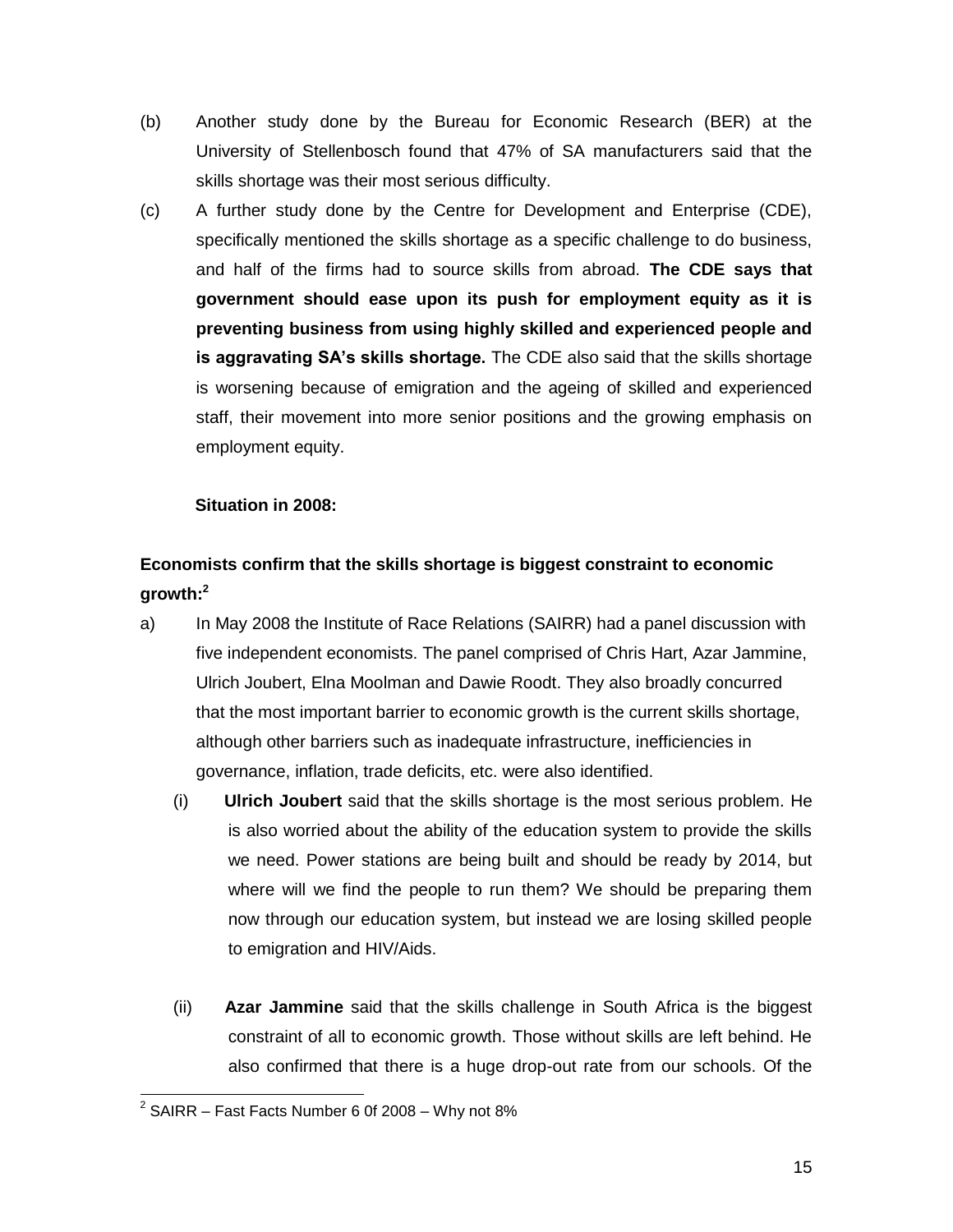total that began school in Grade 1 in 1995, only 31% sat matric exams at the end of 2007, of which only 3% obtained a university exemption. To improve the output of the schooling system, we need many more teachers. Yet, according to Jammine, 25 000 teachers leave the profession every year on average, while only 7000 enter it. Some 50% of secondary schools do not even offer HG mathematics.

- (iii) **Dawie Roodt** said that South Africa can"t retain our own skills; neither can we attract replacement skills (A recent study by *The Economist* shows South Africa at the bottom of a list of 30 countries in this regard). He further also stated that we can"t even produce skills, for South Africa came dead last in a recent assessment of the reading literacy of Grade 4 children in various countries.
- (iv) **Elna Moolman** stated that growth has historically been driven in most societies by increasing skills, education, research and development. Yet, according to her, South Africa lags on education and skills. There has also been deterioration in South Africa"s skills, partly because of the brain drain, but also because of HIV/Aids.
	- $\div$  In the panel concurred that for South Africa to be competitive on the global market, we must be more productive, but we can"t do that unless we have the skilled people available.

#### **Business is worried about skills in SA:**

a) Nearly half of private businesses say a lack of skills is the biggest constraint to growth in South Africa, according to a survey released on 12 March 2008 by Grant Thornton annual International Business Report (IBR). The survey shows that of the 48% businesses said they faced a skills crunch, 72% of them were in the construction sector.<sup>3</sup> The view in this sector comes at a critical time as the country builds up for the Fifa 2010 World Cup, Eskom"s massive new power

 3 Survey finds skills the main growth barrier (The Times, 13 March, 2008)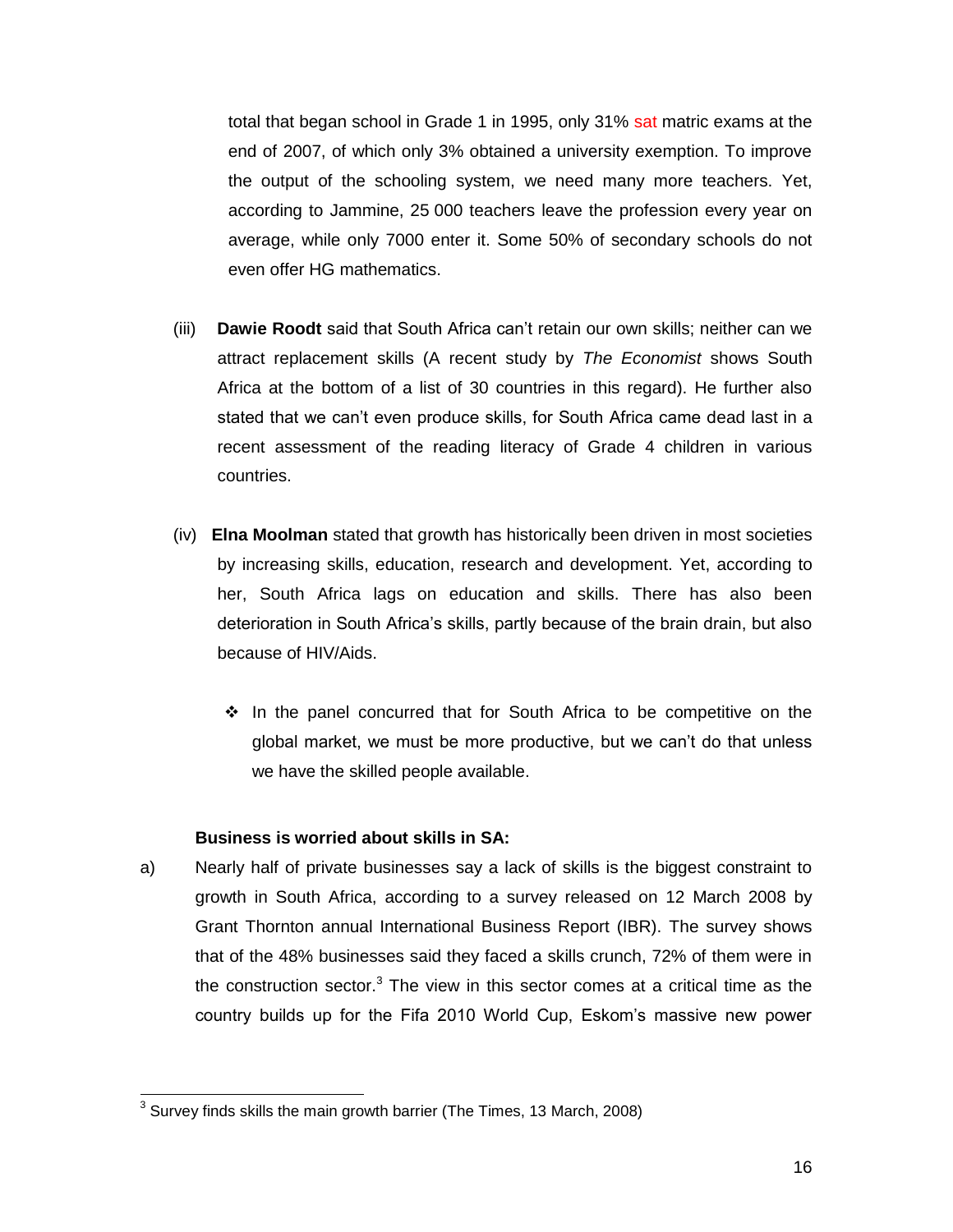stations package and Transnet"s budgets to expand railways lines, ports and fuel pipelines.

- b) Apart from the construction sector, more than half of businesses in the services sector (52%) cited lack of skills as the major constraint to growth.
- c) Lee-Anne Bac, a director at Grant Thornton Strategic Solutions, said that **although the skills shortage was a global concern, South African businesses were the hardest hit.** "The fact that South Africa is 10 percentage points higher than the global average does indicate that the **skills crisis is more acute here**. A lack of skills development, emigration and crime are just some of the factors that contribute to this problem," she added.

## **What is keeping SA executives awake at night?**

- a) Worrying about staff and finding the right people to fill jobs is what keeps South African executives awake at night, according to joint research conducted by business and technology think-tank FutureWorld and the Strategy & Innovation business unit of Deloitte.<sup>4</sup>
- b) The global economic slowdown was rated the most pressing issue by 44% of international executives, while 45% of South African executives said shortage of skills kept them awake," said FutureWorld SA CEO Neil Jacobsohn.

# **Exxaro adds its voice to the skills crisis debate in South Africa:** <sup>5</sup> <sup>6</sup> <sup>7</sup>

a) Earlier in this year Exxaro, also held a conference on the Skills crisis in South Africa with various key role players attending it. The outcome was very clear: South Africa has a skills crisis, and it is affecting businesses negatively. Exxaro CEO Sipho Nkosi, who is also president of the chamber of Mines of South Africa, even went a step further and said that South Africa"s skills issue was a "national crisis". **He said that people are emigrating and we need to create the right climate for people to want to work in South Africa.**

 $\overline{a}$ 

http://www.fin24.com/articles/default/display\_article.aspx?ArticleId=1518-

<sup>4</sup> Skills worry SA bosses most ( Jul 3 2008 , Fin24,

 [<sup>1786</sup>\\_2350830\)](http://www.fin24.com/articles/default/display_article.aspx?ArticleId=1518-%20%20%20%20%20%20%20%20%201786_2350830) & FutureWorld Flash Survey 2008 – What"s keeping executives awake at night?

<sup>&</sup>lt;sup>5</sup> Skills deficit- National crisis ( Mining weekly, April 11-17 2008)

<sup>&</sup>lt;sup>6</sup> Stop skills haemorrhage, Chamber of Mines president Nkosi urges South Africa ( Mining weekly ,9 Apr 08, - [http://www.miningweekly.co.za/article.php?a\\_id=130931\)](http://www.miningweekly.co.za/article.php?a_id=130931)<br><sup>7</sup>. South Africa's skille jonue a 'notional crisia', sove Exxers CEO Nkosi (.21et E

South Africa's skills issue a "national crisis', says Exxaro CEO Nkosi ( 21st February 2008, Mining weekly, [http://www.miningweekly.com/article.php?a\\_id=127568](http://www.miningweekly.com/article.php?a_id=127568) )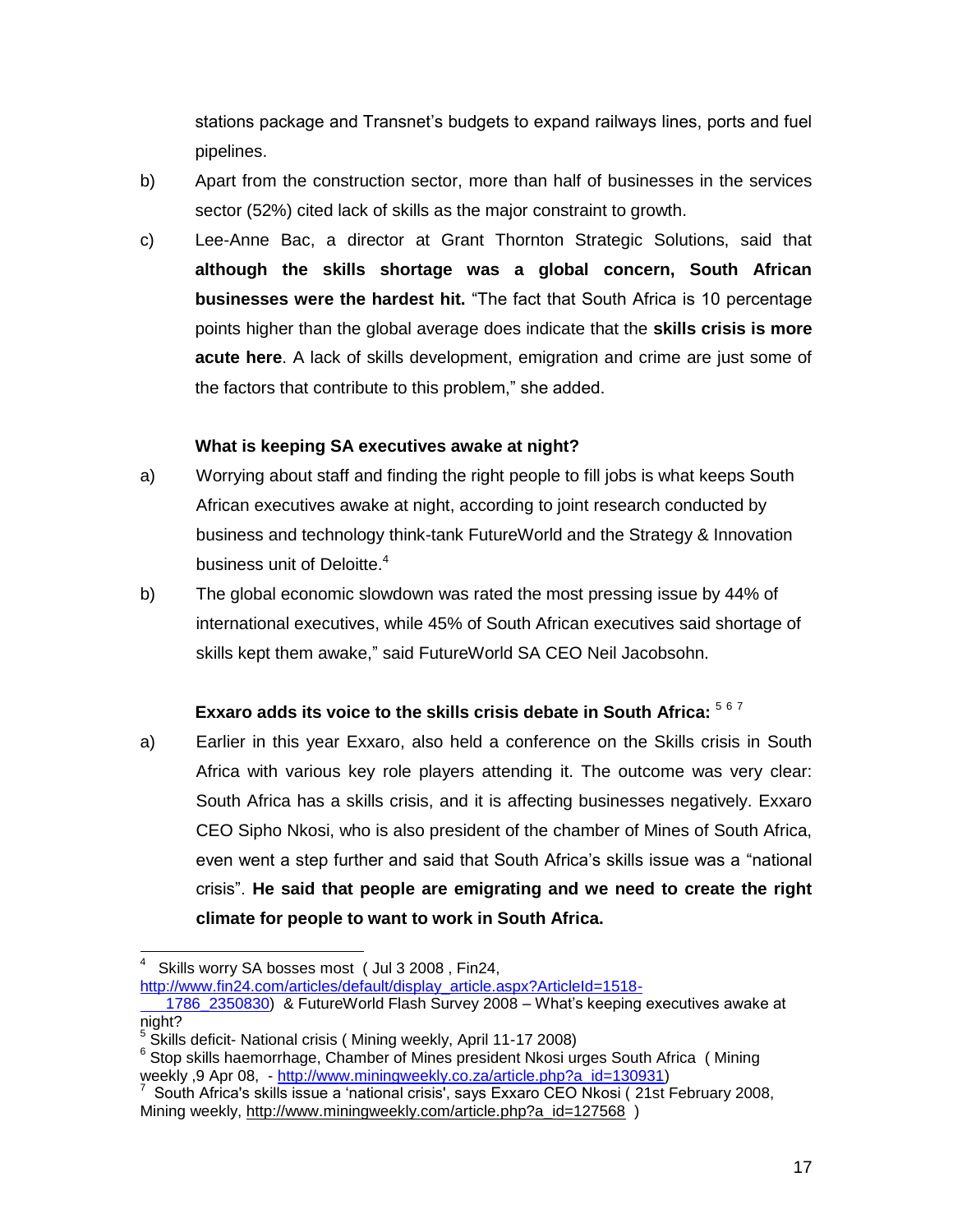- b) Exxaro executive GM Retha Piater said that recruiters locally, nationally and globally are "fishing for skills from the same small pond". Their biggest challenge is to retain the skills that they have developed.
- c) Former Exxaro CEO and chamber of Mines president Con Fauconnier says that as far as he can recall, Exxaro has been training a quarter of the mining industry's technical skills and between 12% and 14% of South Africa's technical skills. He further stated that this is only one company doing this. He pointed out five years ago that all the artisans South Africa needed could be trained within a 100-km radius of Midrand, in facilities only partly used or standing vacant. Five years later the people are still talking about it, while the average age of an artisan in South Africa is now 50-55. In the seventies, South Africa was training 30 000 apprentices a year, compared with 3 500 learnerships last year and the year before. This is not enough for South Africa.

#### **Expansions & economic growth hampered by shortage of skill:**

 Due to a lack of skills, it is quite ironic that South Africa did not benefit from the recent "mining boom", which is already having a negative impact on economy, and companies that want to embark on multibillion-rand expansions, can"t, because they are struggling to find skills like artisans and engineers. **Sasol has done internal studies on more than 180 current Sasol projects with a monetary value of R62 billion. They concluded that the shortage of skills will result in these projects taking 11% longer to complete than they normally would have.** This outlook is mirrored in the opinion of Ian Morrison of Anglo American"s technical division, who believes that Eskom"s new Medupi and Project Bravo generators will only be operational in 2014 and not in 2012 as planned. The electricity-distribution networks will also suffer as a result of people with limited skills replacing the ageing workforce. This will prolong the period of economic suffering caused by electricity shortages – directly as a result of skills shortages.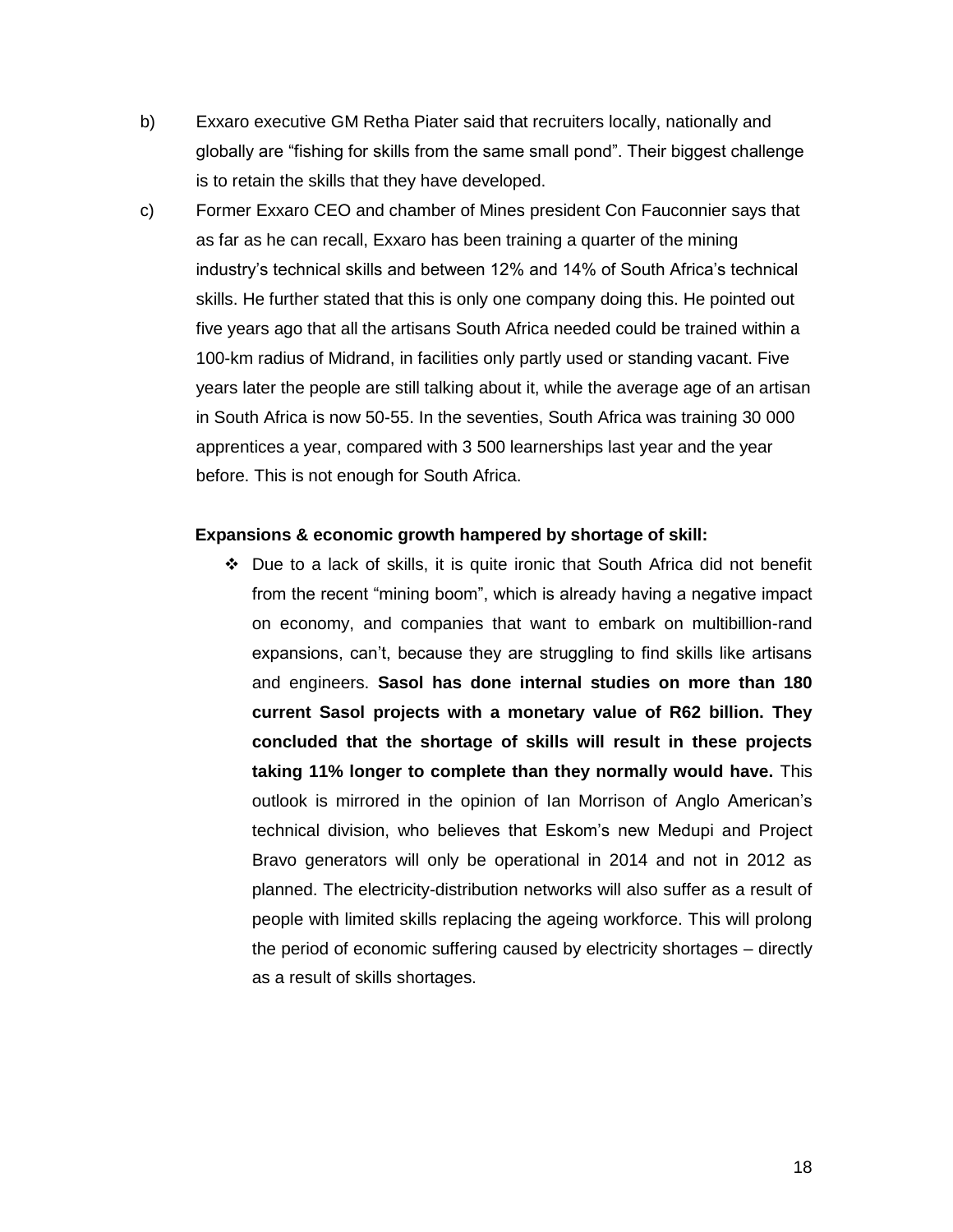#### **The problem regarding artisans:**

- a) There is a huge shortage of artisans in South Africa.
	- (i) Solidarity itself reported that South Africa only had 10% of the artisans that it had 20 years ago, and estimated that the country has a 40% shortage of artisans*.* **Solidarity even started its own training college to train artisans as part of the solution, to South Africa's current skills crisis.**
	- (ii) Illustrative of the decline in skills is the fact that when Brian Angus took up his post as executive director of the Steel and Engineering Industries Federation of SA (Seifsa) in 1987, there were about 15 000 apprenticeships at steel, metal and engineering companies. Over two decades he witnessed this figure plummeting to 3 000, and more recently, with the advent of initiatives to deal with the skills crisis, slowly ticking up again to about 3 500. "The industry is suffering, especially due to a shortage of artisan skills," he says. "It is probably our biggest constraint to growth. There can"t be any company of any significant size that's not strongly felt the impact of the lack of skills." Angus blames the move away from apprenticeships to learnerships as the primary cause of the deterioration in the skills base of the metal and engineering industry. <sup>8</sup>
	- (iii) Engineering firm Grinaker-LTA has had to import welders from Malaysia, Ireland and India, while it was reported in June 2006 that Sasol would be importing 1 300 Thai artisans and welders to perform maintenance work on the company"s Secunda synthetic fuel plant.
- b) At the SAAE International workshop which was held at University of Pretoria in March 2008, it was mentioned that South Africa had to produce 50 000 artisans by 2010, while we aren"t even producing a fraction of the numbers per year to meet the target by 2010. Currently it is just China and India which is producing enough artisans to meet in their own demand.

Speaking at the release of the 2008 Landelahni Mining Survey**<sup>9</sup>** , Sandra Burmeister, Chief Executive of recruitment group Landelahni, said that according to the Joint Initiative for Priority Skills Acquisition (JIPSA), at least

 **8** Steel industry boss tells a tale of disappearing skills ( Business Report, - June 3, 2008) <sup>9</sup> Artisan training is short of R9nn – Business Report, 23 July 2008 & Landelahni, Media

Release: Mining industry responds to skills development challenge. – 22 July 2008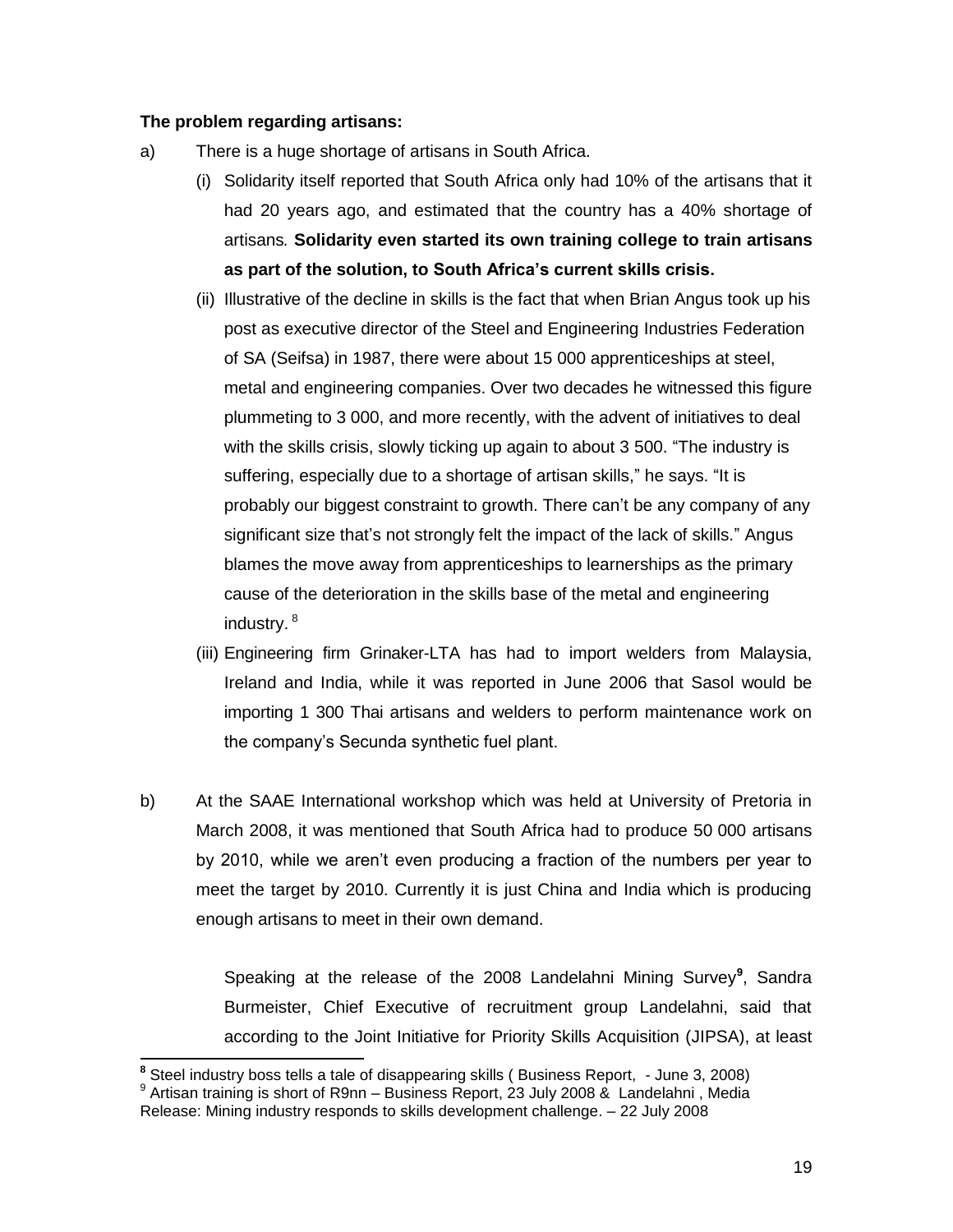12 500 artisans should be produced each year over the next four years to meet demand. According to her South Africa continues to suffer a severe shortage of well-qualified, competent and experienced artisans. Here are some fast facts:

- $\cdot \cdot$  The number of artisans tested across all trades increased from 15 000 in 1970 to 26 500 in 1986, while those who passed trade tests increased from 6 000 to 13 500. From 1986, however, the numbers tested dropped to 9 041, and those who passed dropped to a low 3 222, or 42%.
- The Mining Qualifications Authority (MQA) target registration for artisans in 2008 is 1 766, against 1 034 actual registrations. Assuming an average pass rate of 42%, some 434 artisans are trained each year under MQA auspices with specific qualifications in mining.
- "Artisan training requires a significantly increased investment by both government and private sector," says Burmeister. "The current artisan population is aging, with an average age of 50-55 years. So we should not merely be training for current needs, but also to replace the aging workforce."

#### **The problem regarding engineers:**

#### **A closer look at Eskom:**

- (a) Where is Eskom going to get all the skilled workers it needs? For instance, Eskom needs engineers, but does South Africa have enough engineers? <sup>10</sup>
	- (i) Up to 300 qualified engineers leave South Africa every year, and according to Johan Pienaar of the Engineering Council of SA (Ecsa) the number could even be higher. He said the 300 estimate is based on the engineers who cancel their registration with Ecsa before they emigrate. Pienaar said that in November 2005, about 14 900 engineers were registered with Ecsa. In November last year, the number stood at 14 811 (However, the latest figures

 $\overline{a}$ <sup>10</sup> Hundreds of engineers quit SA- 24 January 2008 [http://www.fin24.com/articles/default/display\\_article.aspx?ArticleId=1518-7](http://www.fin24.com/articles/default/display_article.aspx?ArticleId=1518-)86\_2257734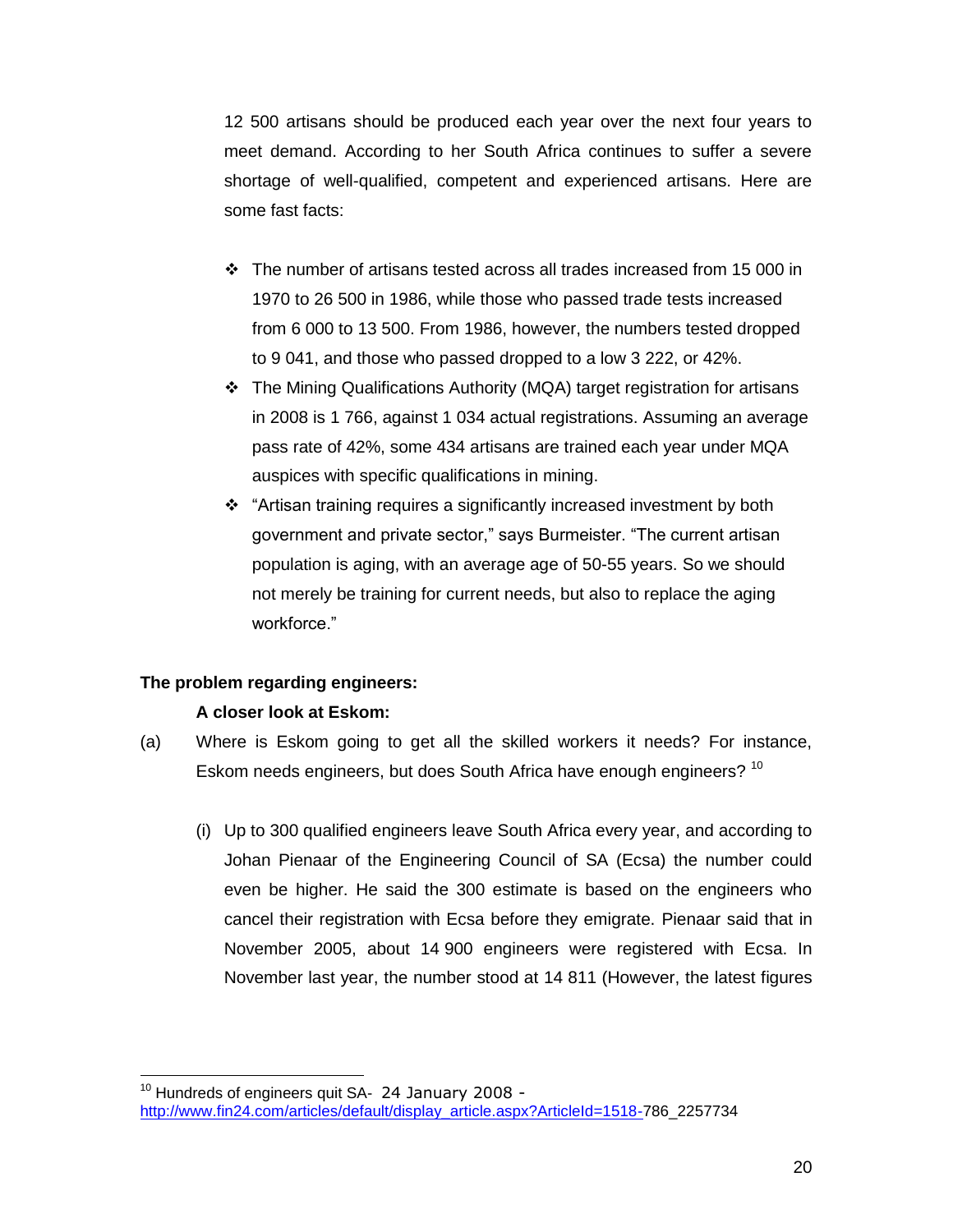show that on 31 January the figure was 14 351) **<sup>11</sup>** – this despite 1 290 engineers qualifying every year at South African universities.

- (ii) Dawid Botha, the executive director of the SA Institute of Civil Engineers (Saice), said the shortage of engineers and technicians is a national problem heading for disaster. Allyson Lawless, a former president of Saice, said there are currently less than three civil engineers for every 100 000 people in South Africa.
	- A survey done by Lawless shows that 79 of the country"s 231 local municipalities do not have civil engineers, technologists or technicians. Botha confirmed this and said there are more than 1 000 vacancies for these skills at municipalities countrywide.
	- ◆ South Africa has only one engineer for every 3 200 people, compared to one engineer for every 130 people in China, one engineer for between 250 and 300 people in Europe, and one engineer for 450 people in Australia, according to the South African Institution of Civil Engineering (SAICE). Brazil, which is a country with very similar characteristics to SA, has one engineer for every 227 people.
- (iii) Even the SA Institute of Electrical Engineers said in Johannesburg on Tuesday, 26 August 2008 the electricity industry has been hit by a chronic shortage of engineers.<sup>12</sup>
- (iv) According to an article in the Business Report (Artisan training is short of R9bn) it is mentioned that Eskom is expanding its training college in Midrand to boost the output of artisans to support its expansion programme. The electricity supplier has 5 368 engineers and artisans in training according to the article. $13$ 
	- $\div$  In short, Eskom is now reaping what it sowed during the nineties. Eskom is one of the companies in the country driving affirmative action the

 $11$  Challenges of the engineering skills shortage: A perspective on the professional scene – SAAE International workshop – University of Pretoria – March 2008

 $12$  Electricity Industry hit by lack of skills – Sapa, 26 August 2008

<sup>&</sup>lt;sup>13</sup> Artisan training is short 9bn. Business Report.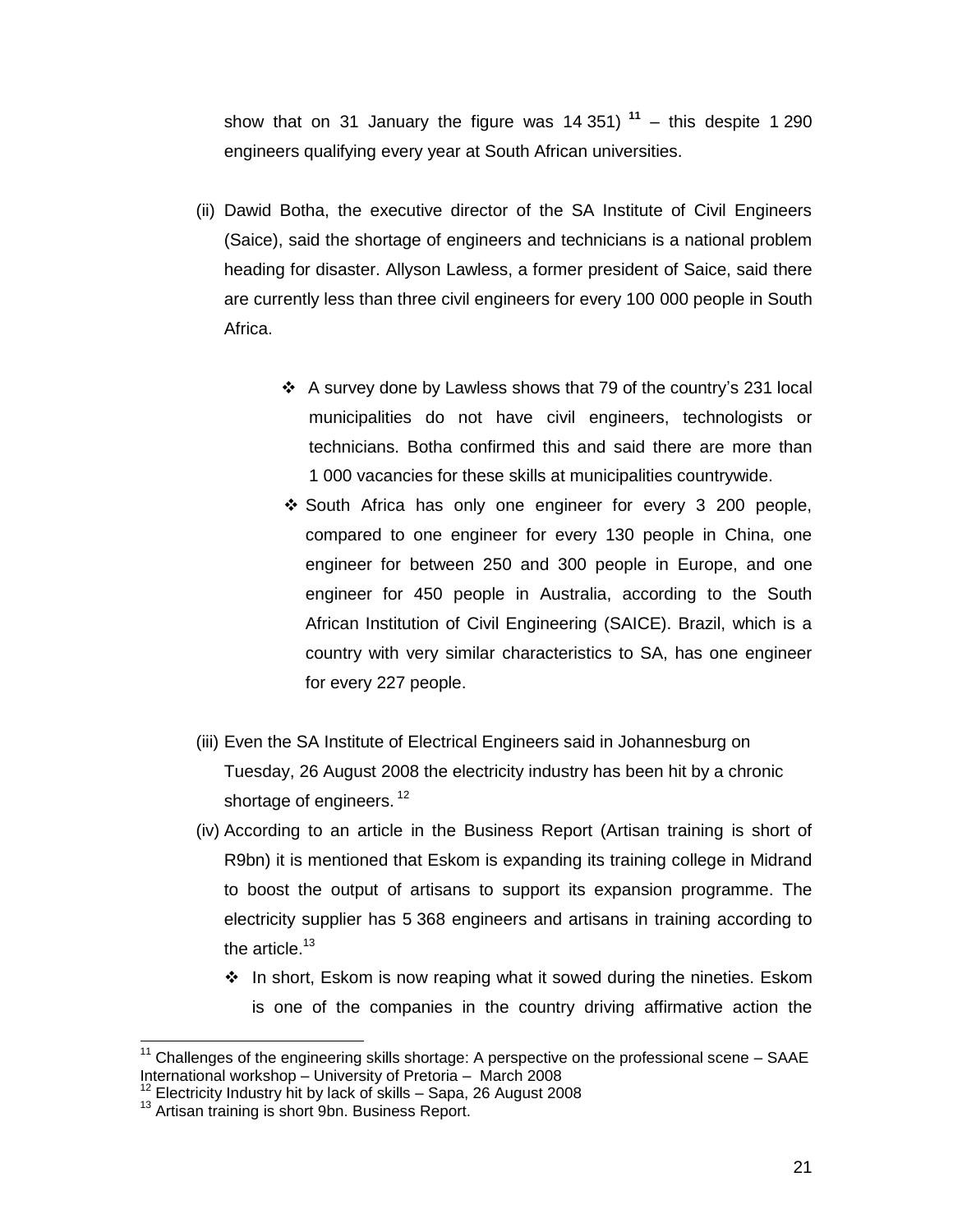hardest. You can drive the issue if you can get the people with the right skills and the right knowledge to do the work, but Eskom is not doing that.

- Skilled people with years of experience are leaving Eskom, due to the fact that there is no future for them at Eskom. In 2006 a study done by Solidarity showed that 75% of Eskom"s white workers were considering leaving the company. Recently, a manager at one of Eskom"s departments requested skilled personnel from Solidarity's database - he explicitly indicated that their race would not be a factor in their selection. **When a company desperately needs skilled workers, affirmative action is disregarded**.
- Even MP Manie van Dyk called for Eskom to review its employment policies. "The shortage of skills, particularly technical skills, is largely attributed to the aggressive implementation of affirmative action, resulting in high levels of de-motivation and a mass exodus of highly-skilled staff."<sup>14</sup>

#### **True empowerment and transformation is through education & training:**

(a) The biggest problem<sup>15</sup> regarding the skills crisis lies in the South African education system. Currently, matric results are a big disappointment. South Africa spends an enormous amount of money on education (Expenditure on education as a percentage of GDP in 2006 was 5,4%, while the average expenditure for 190 other countries was 4,7%)<sup>16</sup>, but still is not providing the right quality of students. South Africa just does not produce enough students with mathematics & science on HG to study further in critical scarce occupations like engineering, etc. In 2006 only 4,77% students (overall) passed mathematics on HG, and 5,63% Science on HG.<sup>17</sup> In 2007 these figures declined further to 4,50% for students who passed mathematics on HG and 4,98% for Science on HG.

If one only looks at the students who passed mathematics and science on HG out of the total number of students who had mathematics & science on HG, it is as

 $\overline{a}$ 

<sup>&</sup>lt;sup>14</sup> Business.iafrca.com (28 January 2008) - <http://business.iafrica.com/news/835284.htm>

 $15$  The crisis in the education system was mentioned at the Exxaro skills crisis seminar that was held in March/April earlier this year and also at the International workshop regarding the challenges of the engineering shortage which was presented by the South African Academy of Civil Engineers in March 2008.

<sup>&</sup>lt;sup>16</sup> Source: Efficient Group ( Sub-source: World Development Indicator Database, Human Development Report, 2006)

 $17$  Source: Department of education, Education Statistics in SA at a glance, SC Examination Results, 2007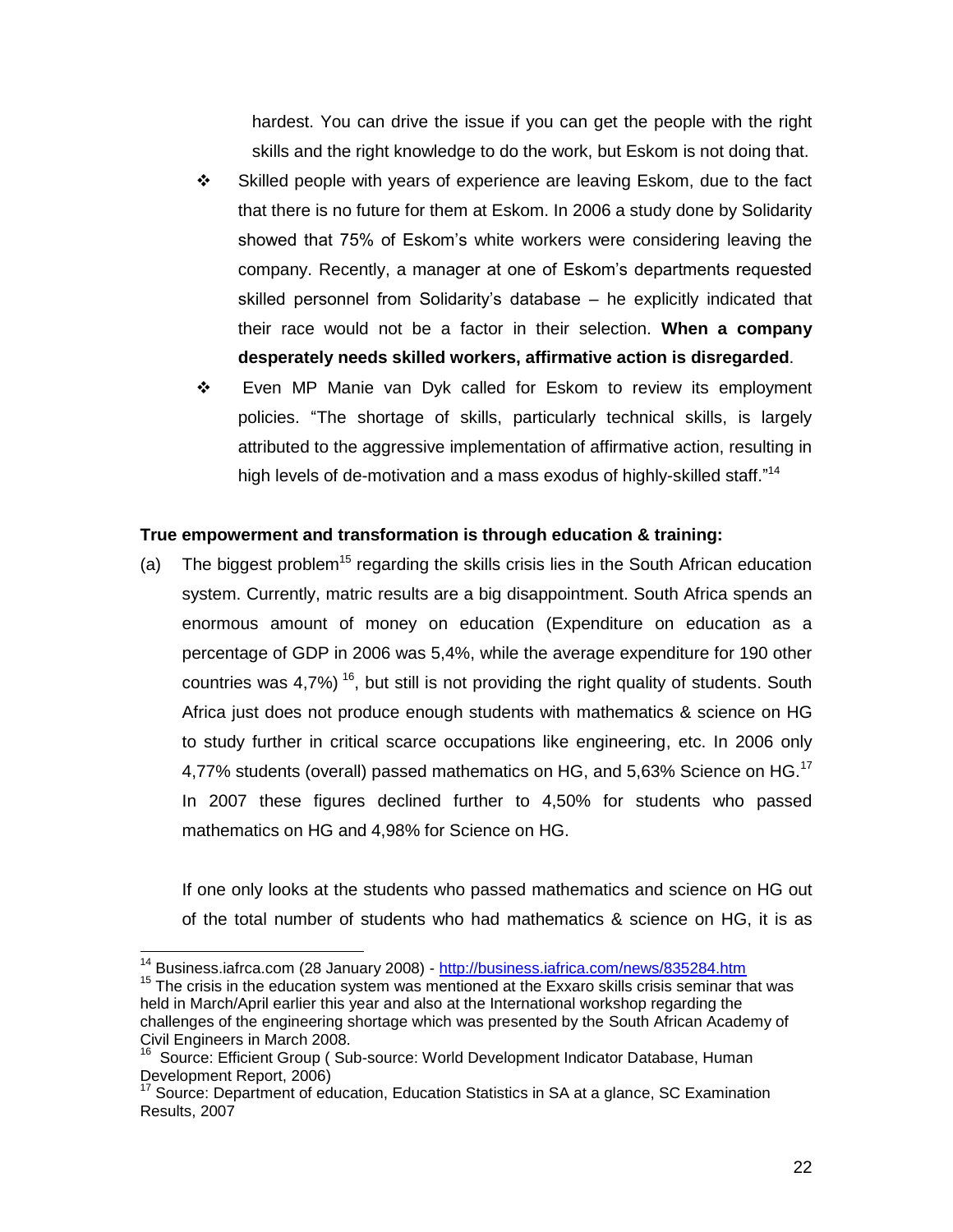follows: Students who passed mathematics on HG declined from 7,2% in 2006 to 6,9% in 2007, while the students who passed science on HG declined from 15% in 2006 to 13% in 2007.

## **A closer look at education performance:**

#### **(b) Matric results:**

(i) Grade 12 pupils who took mathematics (Higher Grade and Standard Grade) in the last few years performed as follows:

The pass rate for the number of higher grade mathematics students in 2007 was 7% (i.e. only 25 415 students passed higher grade mathematics in 2007) and for standard grade mathematic students 46% (i.e. only 158 246 students passed standard grade mathematics in 2007) of the total number of students who had mathematics as a subject.

Graph 1:



(ii) Matric pupils who took the subject science (Higher Grade and Standard Grade) in the past few years, performed as follows: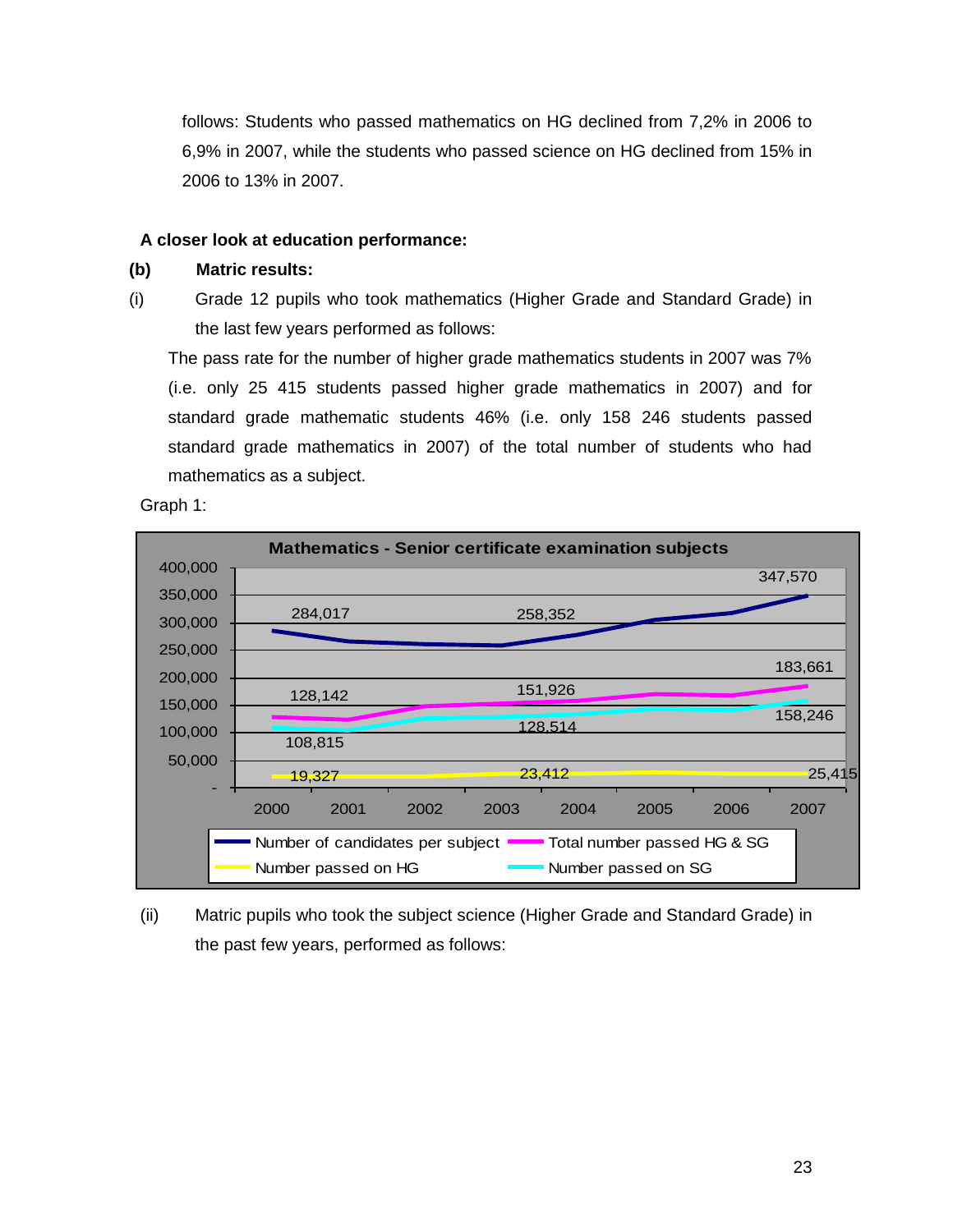Graph 2:



The pass rate for the number of higher grade science students in 2007 was 13% (i.e. only 28 122 students passed higher grade science in 2007) and for standard grade science students 57% (i.e. only 121 554 students passed standard grade science in 2007) of the total number of students who had science as a subject.

**If one looks at the above results it is clear that the education system must be improved to ensure true empowerment for all. By focusing just on the output of racial representativity while neglecting the input of decent education, affirmative action is failing to solve the real problem of disadvantage. <sup>18</sup>** Our public education system is actually reproducing disadvantage. Solving this crisis will require that the education department delivers a quality school leaver to the labour market and the tertiary education sector that a growing industrialized economy demands.

 Even Science and Technology Minister, Mosibudi Mangena, says that schools and universities are failing to provide the training that would allow SA to start filling the estimated 30 000 hi-tech positions that are vacant. "We are not doing well at all at school or university level," the minister said on 8 September 2008 at a technology conference staged by Telkom. The minister further stated that schools were not producing enough students with the right knowledge to study subjects such as mathematics, physics and chemistry at university level. "They

 $18$  Danger that South Africa will cut of its nose to spite its face - SAIRR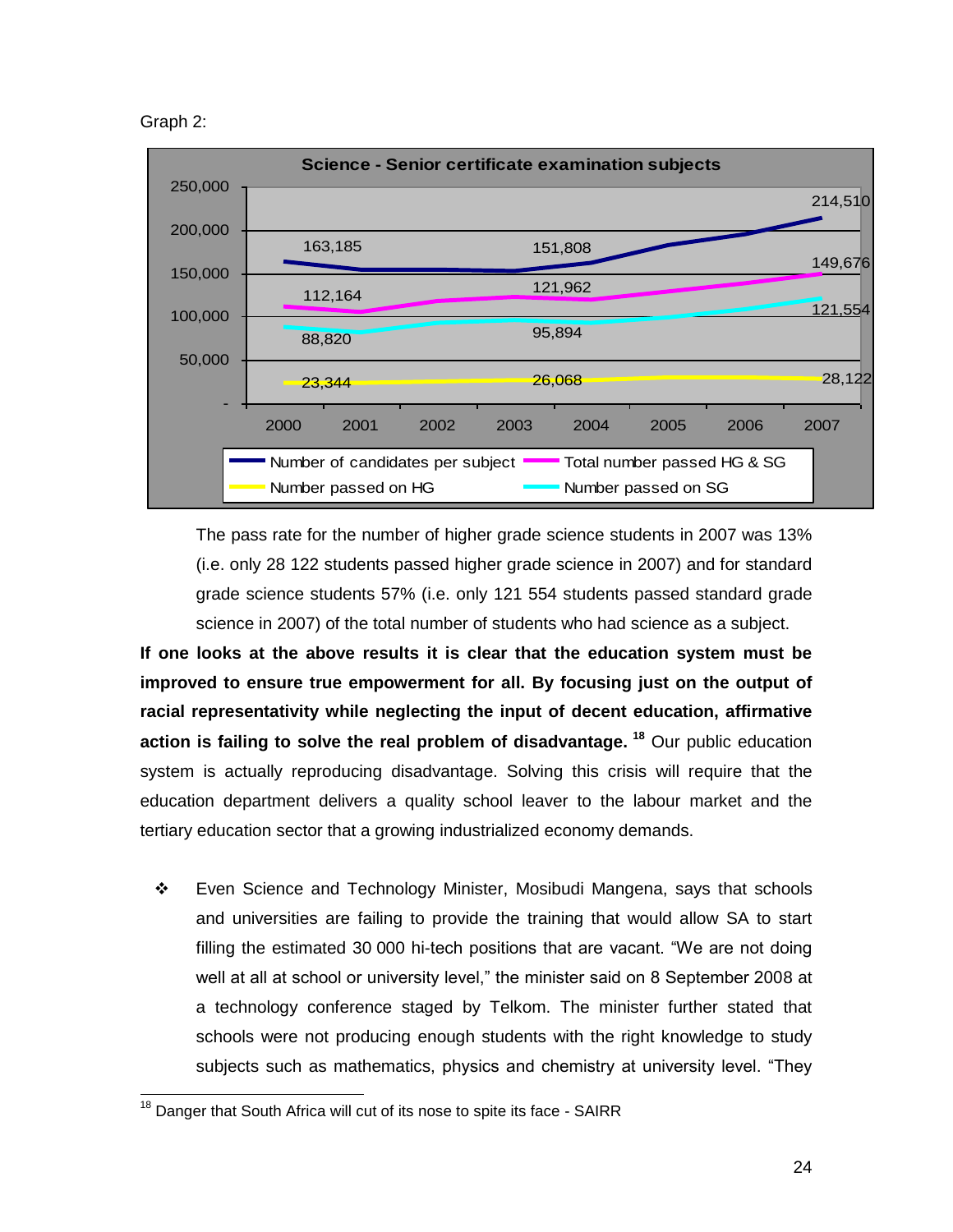don"t have the skills to enter those arenas. We need to get the schools right first." 19

However, to enable schools to deliver a quality school leaver to South Africa one needs teachers with the right skills to teach the pupils. Recently, there were calls for faster transformation in the Western Cape's Education Department.<sup>20</sup> Do we really want to jeopardise the future of our children and that of the country for employment equity at all cost? The National Department of Education's own annual report stated that it has a shortage of skilled personnel.<sup>21</sup> It would be unwise to drive employment equity further at all cost when one can see there is a huge skills crisis and it is affecting the education system negatively. Rather use those teachers with degrees and years of experience in schools where there are shortages and make them help turn the education for our children around.

The further pursuit of racial demographics in the education system can also have the same devastating effects as currently seen at other public service departments such as local municipalities. Skilled people who happened to be white have had their services dispensed with, all in the name of transformation, leaving the public sector with a greater shortage of skills than might have been the case. The public service has been criticized for using the Employment Equity Act to push experienced and skilled white employees out to the private sector, and which is affecting service delivery in all spheres of the government. At the end of the day one can"t afford to lose more experienced workers and replace them with inexperienced personnel as there would be no one left to train the new recruits. Even Jimmy Manyi has said: "Some of the service delivery crisis is caused purely by incompetent people – some of whom are black and some are white. They must all be dealt with."<sup>22</sup>

The country has cut off its nose to spite its face. A wiser government would have done everything possible to retain scarce skills despite their whiteness. The public sector would be working more efficiently today if it had happened, to benefit of the whole of the

 $19$  Thousands of hi-tech jobs are vacant – Business Day, 9 September 2008

 $20$  Equity "still a problem for Cape schools" -

http://www.iol.co.za/general/avant\_newsview.php?click\_id=13&art\_id=vn20080605115818316C1 74455&set\_id=1

<sup>&</sup>lt;sup>21</sup> Onderwys - Beeld, 9 September 2008 & Onderwys erg onder-bekwaam, Beeld, 8 September 2008

 $^{22}$  Time for BEE to grow up and act its age. Business Times. 14 June 2008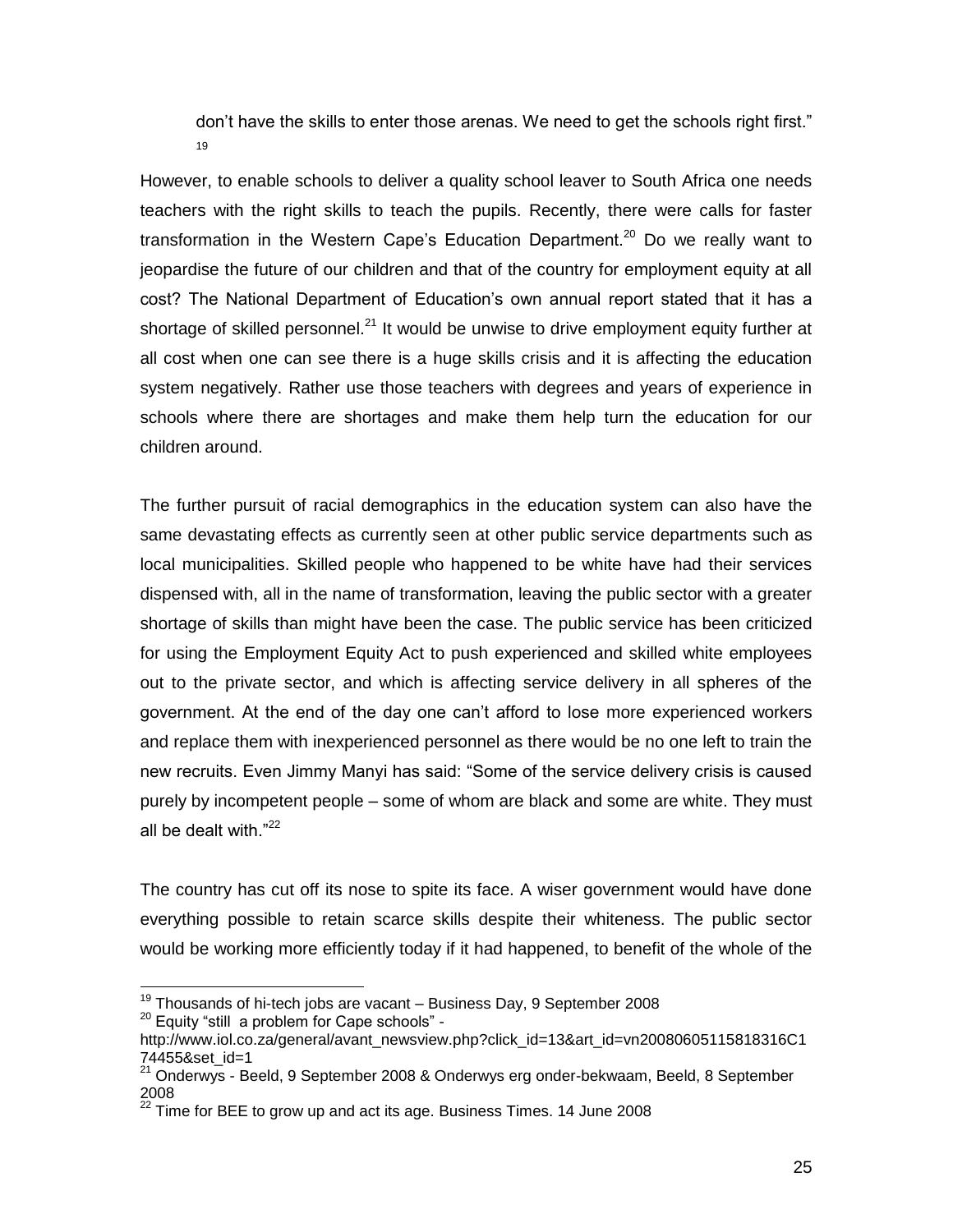country and particularly of those heavily dependent on public institutions like hospitals and social services.

At least ANC Secretary Gwede Mantashe has looked beyond race and made the comment that efforts to beef up the public service, including by bringing back skilled Afrikaners, will pay off in time.<sup>23</sup> ANC treasurer-general Matthews Phosa recently also said: "We owe it to the next generation to resolve these issues. They don't carry the baggage we do. **Race should thus no longer be the decisive factor when applying**  for a job; it should rather be which person has the right skills."<sup>24</sup>

In conclusion one can say: Of course, we have to correct the imbalances of the past, but that has to be done through responsible, sensible affirmative action, good education and proper training – never at the expense of efficiency and service delivery. When, a country desperately needs skilled workers, affirmative action is disregarded.

  $^{23}$  Business Day – 9 September 2008, page 12

<sup>24</sup> BEE a failure. 18 September 2008. [http://www.fin24.com/articles/default/display\\_article.aspx?Nav=ns&ArticleID=1518-](http://www.fin24.com/articles/default/display_article.aspx?Nav=ns&ArticleID=1518-1786_2395322) [1786\\_2395322](http://www.fin24.com/articles/default/display_article.aspx?Nav=ns&ArticleID=1518-1786_2395322)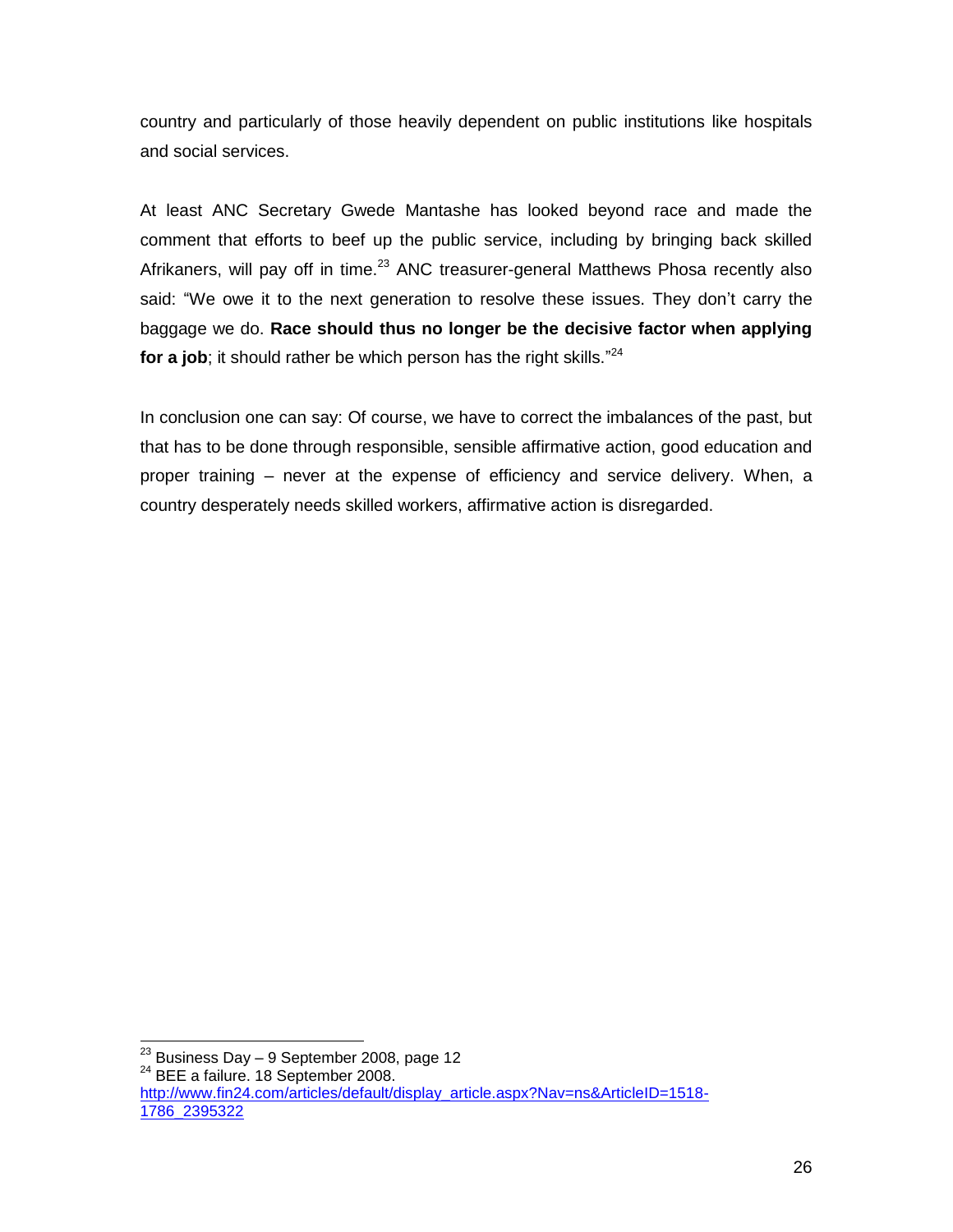# **4. Jimmy Manyi is not objective about affirmative action:**

Jimmy Manyi is the chairman of the Employment Equity Commission (EEC). He is tasked by the Minister of Labour with making sure that the government"s policies that are aimed at achieving employment equity reach their mark. He must act impartially when performing any function of the EEC. He may not participate in forming or communicating any advice on any matter in respect of which he has a direct financial interest *or any other conflict of interest*. 25

Jimmy Manyi is the president of the Black Management Forum (BMF). He is tasked with the development and empowerment of managerial leadership primarily amongst black people.<sup>26</sup> He is also the group executive at Tiger Brands Corporate Affairs.

These two paragraphs both describe Jimmy Manyi. On the one hand he must be an impartial and fair adjudicator of employment equity and affirmative action. On the other hand he is in a position where he represents the interests of the black managerial group, which includes himself. The policies which he advises on in his position as chairman of the Emplyment Equity Commission directly affect him in his job at Tiger Brands, as well as the people he represents as president of the BMF. This is clearly a conflict of interest as specified in Chapter IV, section 29, sub-section 4 (d) of the Employment Equity Act. It is like making the cat guard the cream.

Further evidence that Manyi is not an impartial chairman of the EEC, can be found in some of the many improper public statements that he has made as president of the BMF:

- (a) "White people believe that their genes are better and have the feeling that black people are inherently incompetent and mediocre." **27**
- (b) "Racism in the workplace hinges on the notion that black people are considered inherently inferior, mediocre and incompetent, regardless of their outstanding achievements and track records."<sup>28</sup>

<sup>&</sup>lt;sup>25</sup> Information directly sourced from the Employment Equity Act, No. 55 of 1998 (own italics)

<sup>26</sup> Information directly sourced from the BMF's website.

<sup>&</sup>lt;sup>27</sup> http://www.busrep.co.za/index.php?fSectionId=7fArticleId=3844831</u> 23 May 2007

<sup>&</sup>lt;sup>28</sup> http://www.busrep.co.za/index.php?fArticleId=3985325 16 August 2007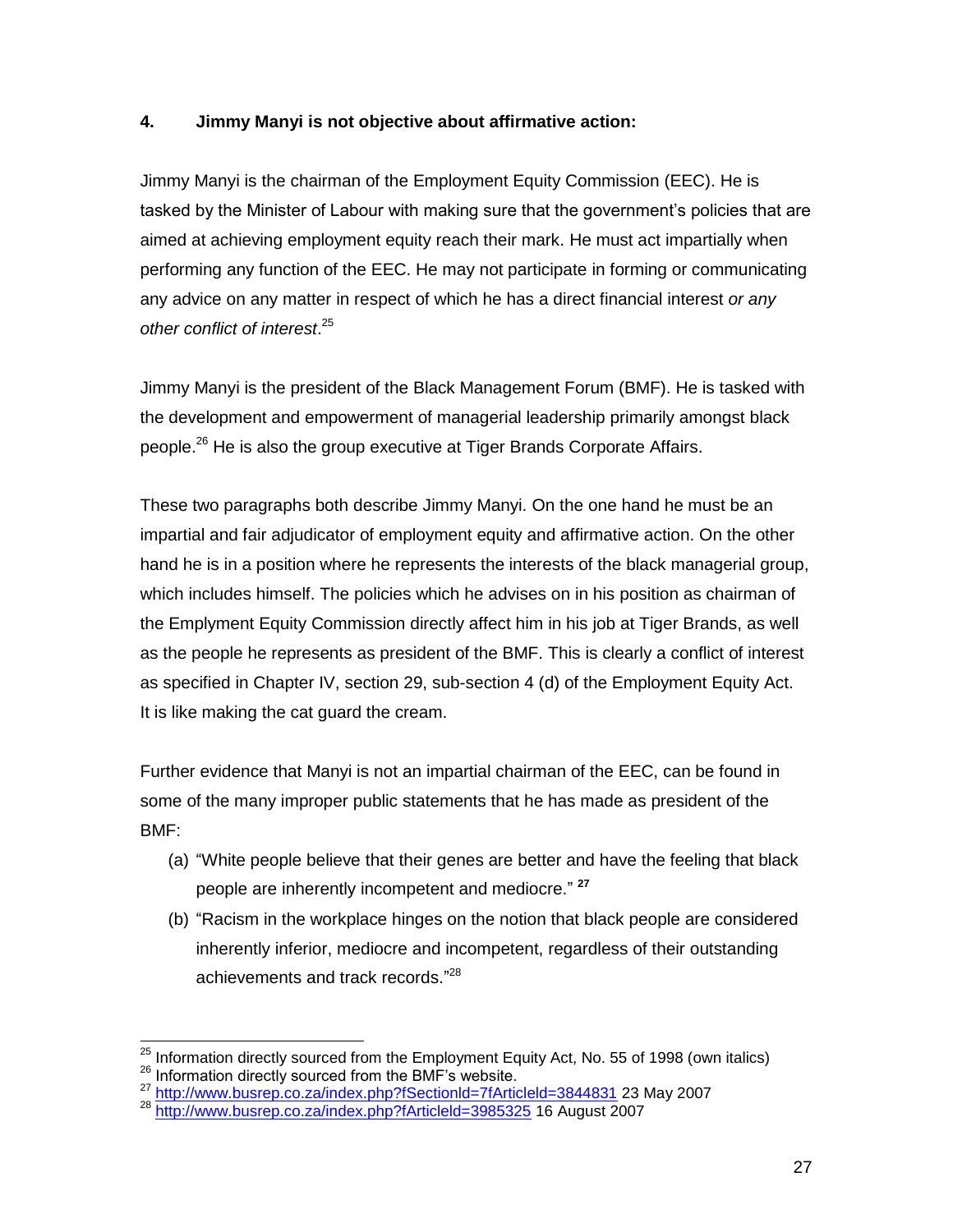- (c) "Black economic empowerment partners are "house niggers" who defend the malpractices of their (white) partners."<sup>29</sup>
- (d) "The BMF has a problem with black people who forget that they are black. Some people call them coconuts."<sup>30</sup>
- (e) "White directors are 'ambassadors of unfair discrimination'."31
- (f) "Black people are only appointed in areas of containment." $32$
- (g) "If whites thought Zimbabweans were militant, wait until they witness the militancy of South African workers," Manyi warned. "If the workplace did not become more equitable and the black majority continued to be marginalized, 'Zimbabwe could look like a Sunday picnic' in comparison."<sup>33</sup>
- (h) "We looted. It was so nice to loot, we would stop a truck carrying milk and say: "If we loot this truck who loses? You or the white man?" We enjoyed the spree until the hippos came."<sup>34</sup>
- (i) "White women should not benefit from affirmative action and should not continue to be in the definition of the previously disadvantaged."<sup>35</sup>
- (j) "A striking feature of [the latest] report is the continued trend of overrepresentation of White females by an average of about three times their Economically Active Population."<sup>36</sup>
- (k) "The idea of an unrepresentative section of the population to roll out a process cushioned in the legislative language is fraudulent and totally misleading and should be punishable in terms of the law."<sup>37</sup>
- (l) "The skills shortage is an urban legend. There is no skills shortage, just an under-utilization of skilled people, who are out there but ignored because of racism." 38

 $\overline{a}$ <sup>29</sup> [http://www.iol.co.za/index.php?click\\_id=13&set\\_id=1&art\\_id=vn20070906113049401C288520](http://www.iol.co.za/index.php?click_id=13&set_id=1&art_id=vn20070906113049401C288520) 6 September 2007

<sup>30</sup> Said during a radio-interview on Kaya 2 September 2008

<sup>&</sup>lt;sup>31</sup> [http://www.iol.co.za/index.php?click\\_id=13&set\\_id=1&art\\_id=vn20070906113049401C288520](http://www.iol.co.za/index.php?click_id=13&set_id=1&art_id=vn20070906113049401C288520) <sup>32</sup> [http://www.mg.co.za/articlepage.aspx?articleid=318611&area=/insight/insight\\_national/](http://www.mg.co.za/articlepage.aspx?articleid=318611&area=/insight/insight_national/) 10 September 2007

<sup>&</sup>lt;sup>33</sup> <u>http://www.busrep.co.za/index.php?fSectionId=561&fArticleId=3988673</u> 19 August 2007

<sup>&</sup>lt;sup>34</sup> Sunday World – 12 August 2008 (Referring to his role in the Soweto-protests.)

<sup>35</sup> <http://www.busrep.co.za/index.php?fSectionld=561&fArticleld=3938897> 18 July 2008

<sup>36</sup> Foreword of the 2007/08 CEE report. **This is a blatant lie. White women's EAP is 5.4% and they are represented at a level of 8%, according to Manyi's own report.**

<sup>&</sup>lt;sup>37</sup> <http://business.iafrica.com/news/623543.htm> 21 September 2006 - Manyi was referring to Solidarity"s idea of creating a code of good practice for employers from current affirmative action legislation.

<sup>38</sup> <http://www.busrep.co.za/index.php?fSectionld=7fArticleld=3844831> 23 May 2007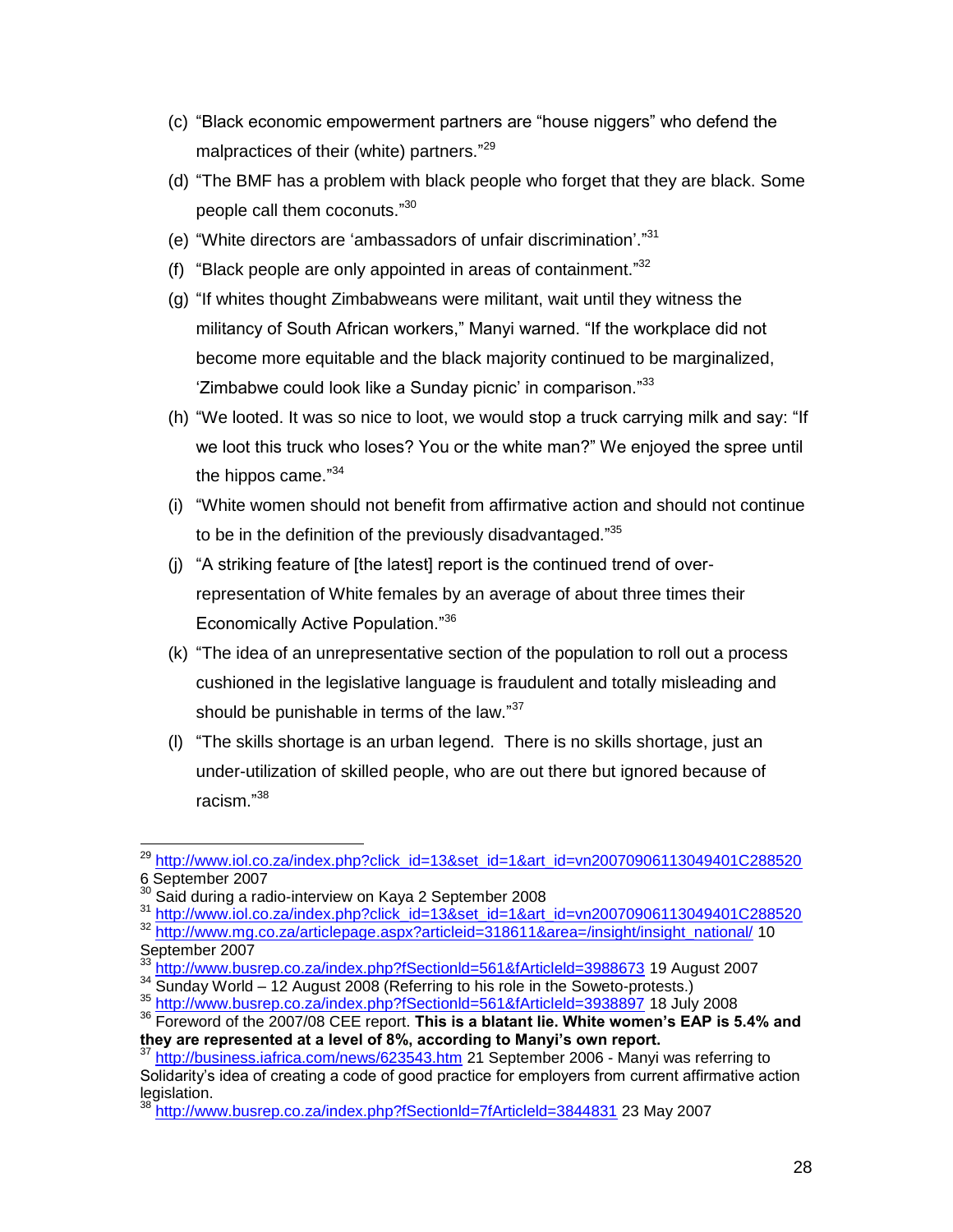These are just some of Manyi"s remarks that clearly indicate a remarkable degree of intolerance towards others. This position was reinforced by the BMF"s indignant objection to the inclusion of about 20 000 people of Chinese descent in the definition of "Coloured" which meant that they could also be advanced through affirmative action.<sup>39</sup> He repeated these sentiments in the foreword of the latest Employment Equity Report. If Manyi does not even want such a small amount of people to also share in their newfound wealth, how can it be expected of Manyi as chairman of the EEC to advise impartially? Even if Manyi was the very epitome of tolerance towards other groups, his denial of the skills shortage would still make him unqualified for his position as chairman of the EEC. Someone who does not grasp the most important issue in the South African labour market can surely not be expected to advise the Minister of Labour!

Last year, Manyi argued (using flawed statistics as his point of departure) that white women should be excluded from being beneficiaries of affirmative action, because "white women had benefited enough" from affirmative action.

In the 2008 Women in Corporate Leadership Census, the Businesswomen"s Association of South Africa (BWASA) said the following: "…we remain adamant that a split along racial lines, as advocated last year by the Employment Equity Commission, will not help our cause at all because women of all races and colours continue to be discriminated against and overlooked in corporate South Africa. Our figures bear testimony to this."

Manyi based his opinion on his belief that white women held a disproportionate amount of senior managerial positions. Because of this, he wanted to exclude all white women from affirmative action in 2007 and he continues to villify them even today. Women managers are a minority (about  $25\%$ <sup>40</sup>) within a minority (managers) of the South African labour force. To base a decision that would affect all white women on such a small amount of people is absurd. Manyi himself holds a senior managerial position. Removing white women from those positions would, whether he intends it to or not, open up more opportunities for himself, as well as for the people he represents through the BMF.

<sup>&</sup>lt;sup>39</sup> Black business condemns Chinese ruling [http://www.itweb.co.za/sections/business/2008/0807031040.asp?S=Black%20Empowerment&A=](http://www.itweb.co.za/sections/business/2008/0807031040.asp?S=Black%20Empowerment&A=BLE&O=google) [BLE&O=google](http://www.itweb.co.za/sections/business/2008/0807031040.asp?S=Black%20Empowerment&A=BLE&O=google) 3 July 2008

BWASA. 2008. Women in corporate leadership census 2008.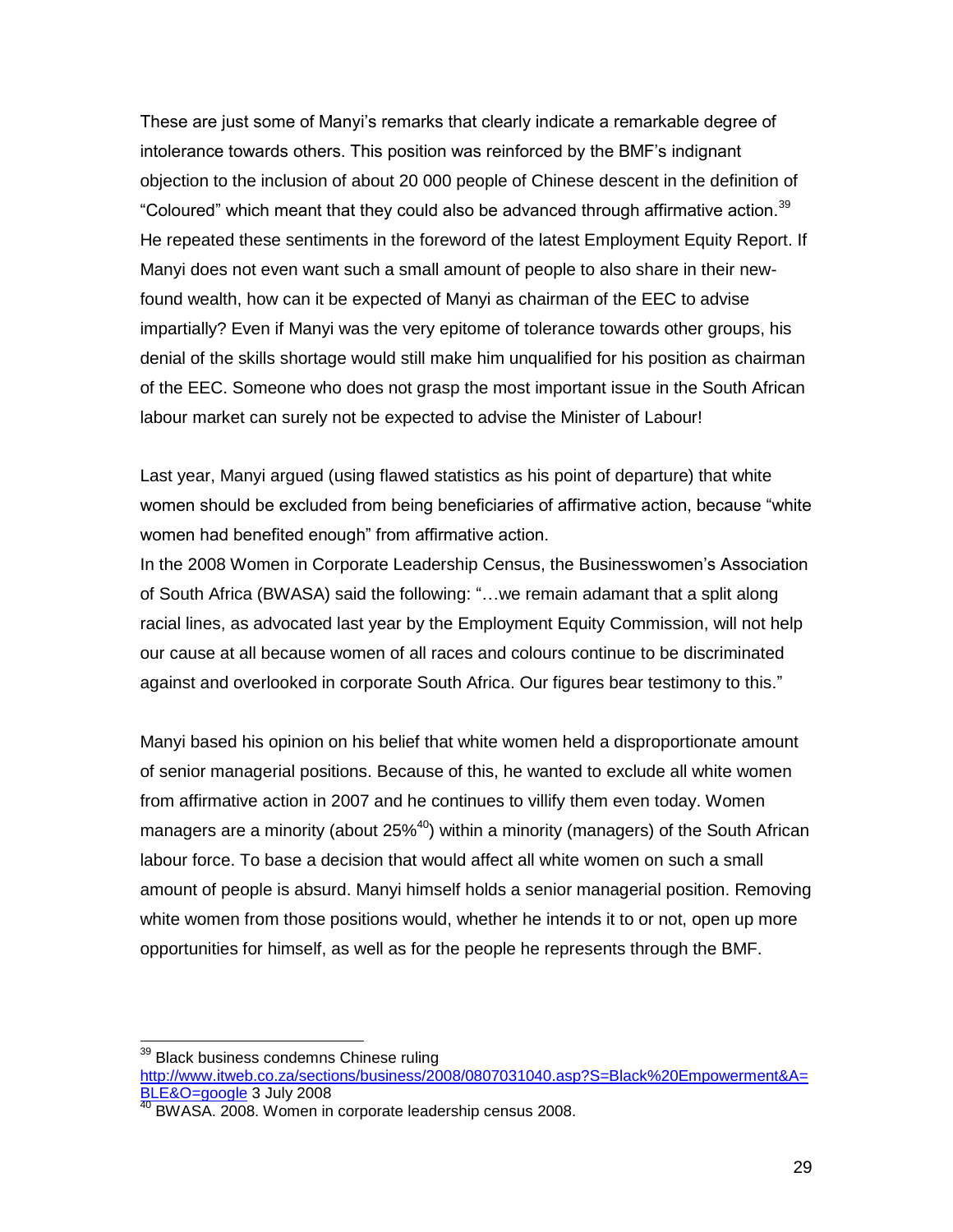Jimmy Manyi has said at least one thing that does make perfect sense: "The universal hallmark of true leadership is humility. We need to have humility to admit when we have faltered, and not defend the indefensible and pretend we are infallible."<sup>41</sup> It is incontrovertible that Manyi is not a fair and impartial chairman of the Employment Equity Commission. He does not listen to his own advice to admit that he has faltered and continues to defend the indefensible. He recently said: "For us in the BMF we think that the discussion about the sunset clause never made sense then, doesn"t make sense now, will never make sense ever!"<sup>42</sup> This is in direct opposition to his other stated position on infallibility and also indicates his lack of impartiality as chairman of the EEC. Manyi should be removed from this position and replaced by an impartial person whose own interest can not conflict with that of the EEC. A person who has left the open labour market would be ideal. Someone who understands the hardships faced by any previously- or currently-disadvantaged South African. A black woman who is independent of any corporate interests could possibly the best choice to make sure that everyone is fairly treated by South Africa"s employment equity policies. This would be an important step to promote gender equality and transformation.

<sup>41</sup> Time for BEE to grow up and act its age. *Business Times* (14 June 2008)

<sup>&</sup>lt;sup>42</sup> Radio-interview on Kaya, 2 September 2008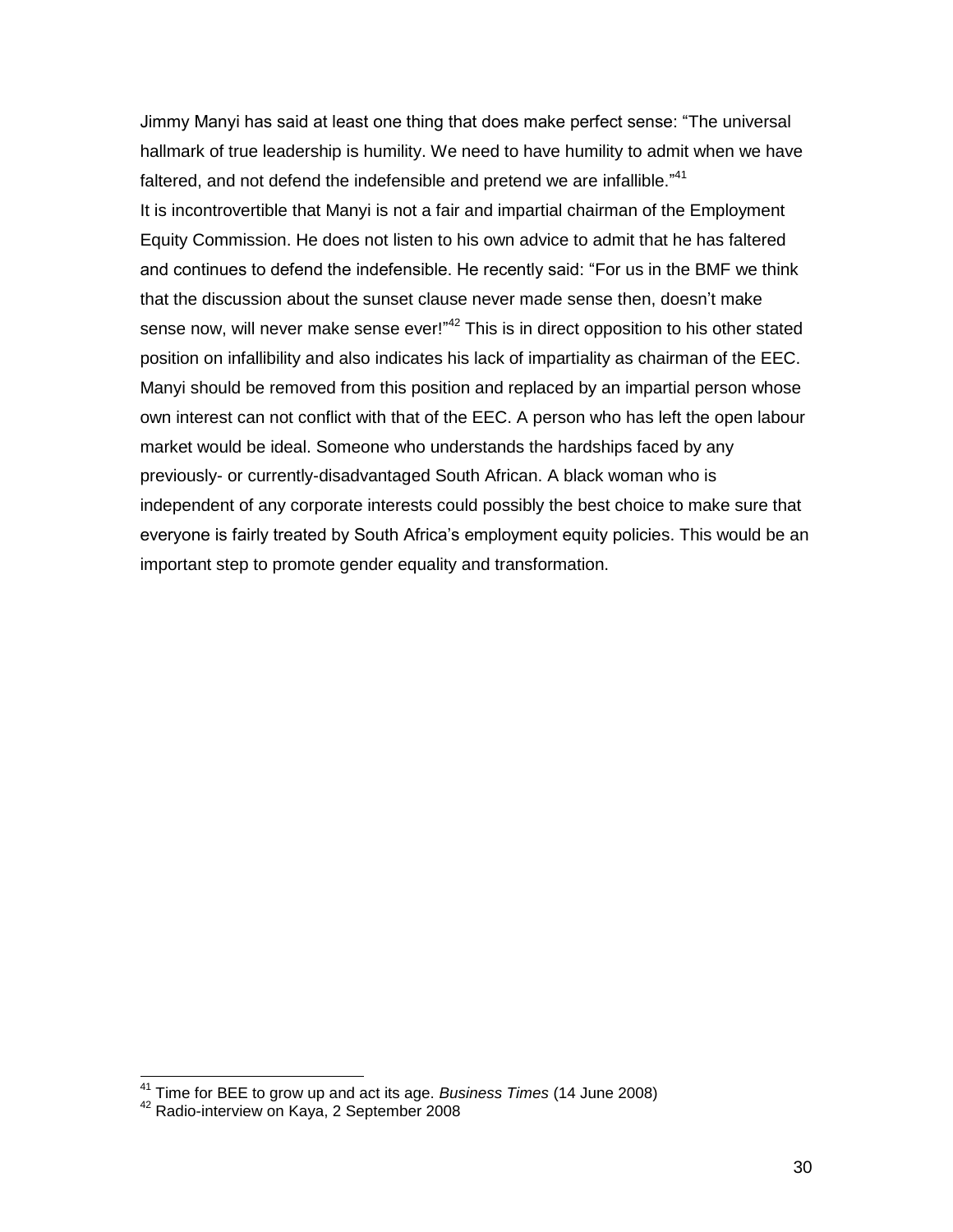# **5. Some problems with this year's report by the Employment Equity Commission:**

This year"s report is compiled out of 1493 reports received from employers who have more than 150 employees. 1365 reports were excluded. The reason that is given for the exclusion is that these reports were from smaller businesses who reported for the first time. The 2003 report is compiled out of 3252 reports from large employers, with 1645 reports excluded. The 2005 report is compiled out of 2085 reports from large employers, with 677 received reports excluded. Reasons given for the exclusion in 2005 include data in vital tables not tallying, missing pages and inaccurate completion of reports. It is very strange that because of these kinds of mistakes, there were 677 unusable reports two years ago, but this year the Commission apparently did not receive a single report with errors from a large employer. It is therefore reasonable to assume that of the 1493 reports received from large employers this year, some would have been riddled with errors as well.

This year"s report is based on the least number of employers since 2001. It represents only about 2 million of South Africa"s 17 million-strong EAP. The 2003 report represented 3.3 million, and the 2005 report represented 2.4 million. The employers who report to the Commission also differ every year. Because of this, a scientific comparison between the different reports is virtually impossible. Many of the employers who do not submit any reports are governmental departments who, on average, meet or exceed the racial demographic targets of affirmative action policies. If such employers do not deem it necessary to submit reports, the statistics will always remain skewed towards an under-representation of black people. This matter is discussed further in section 5.2.

Because of the unlikelihood of there being no errors in the reports submitted by large employers this year, the decline in employers and employees represented by the report and the basic mathematical errors (certain columns" totals are simply incorrect), the 2007 Employment Equity Report is the most unreliable one released by the EEC as of yet. It is even worse than the 2006 report which was exposed as being deeply statistically flawed by Solidarity.<sup>43</sup> Policy decisions that use only the 2007 EEC report as

<sup>&</sup>lt;sup>43</sup> See Solidarity's comprehensive "The Truth about Employment Equity in South Africa" report that was released in September 2007.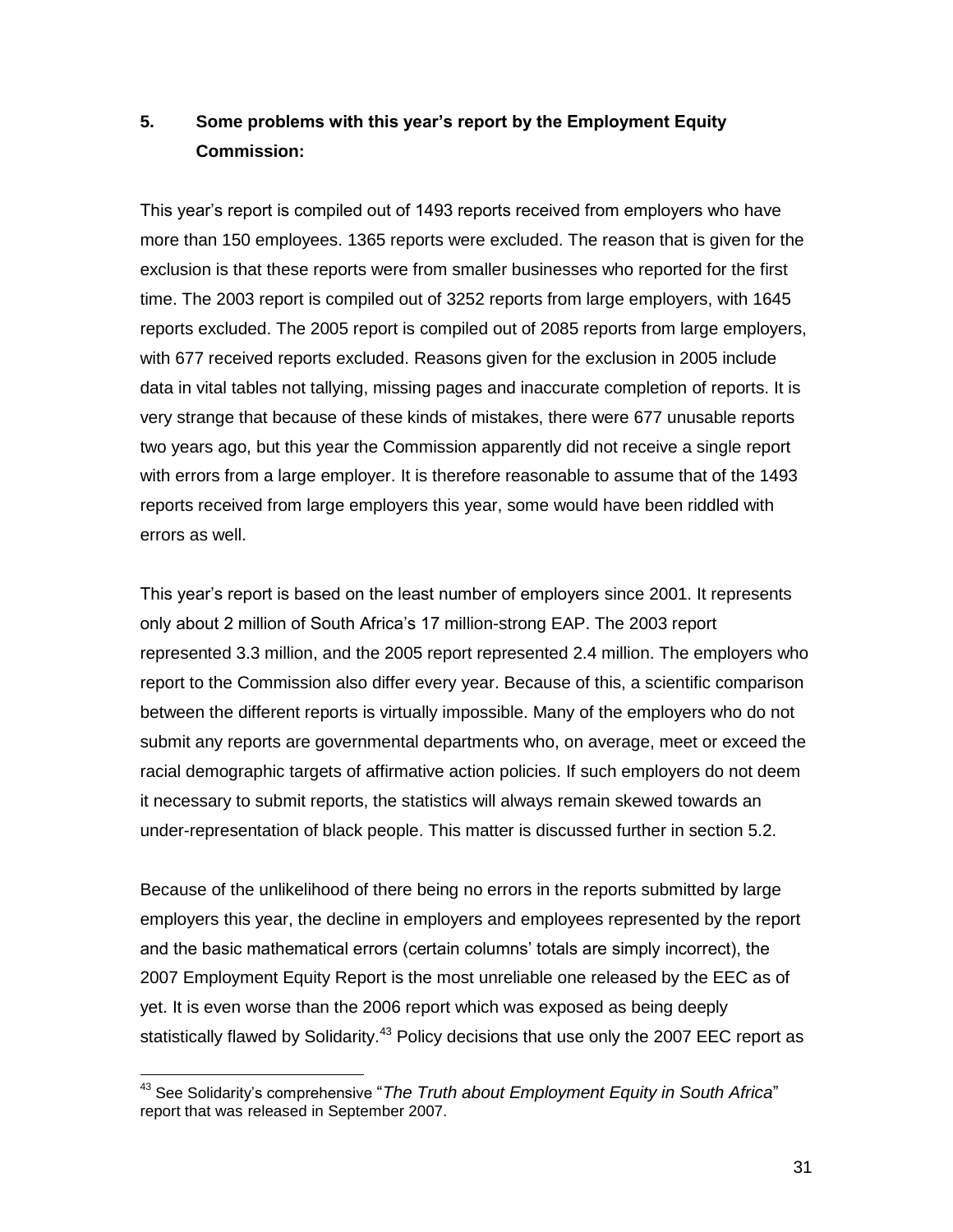a source of information will be deeply flawed and unrealistic. Any policy decisions have to be based on scientifically- and statistically-correct data, which the Employment Equity Reports unfortunately do not provide at the moment.

For the moment, we will ignore the bias and flaws of the Employment Equity Reports, and consider their figures as correct. It will be shown that **even when using these flawed figures**, the conclusions reached by Jimmy Manyi are false.

In the foreword to the latest Employment Equity Report, Jimmy Manyi states that white women continue to be over-represented by an average of about three times their share of the Economically Active Population (EAP). According to his own document, white women are 5.4% of the EAP. They hold only slightly more than 8% of total jobs. His statement that they are three-times over-represented, is a blatant lie. If it was true, white women would have to hold 16.2% of all jobs.

In 2001, white women held 12.4% of all jobs, in 2003, 9.5%, in 2005, 9.1%, and now they hold 8%. There is a clear decreasing trend, and never has Manyi"s statement of white women holding three times more jobs than they "should", been correct.

Manyi also notes in the foreword that: "White males also continue to be dominantly overrepresented." While on the face of it, this statement is not false, it is still misleading as a result of omitted truths, to whit: The representation of white males in total jobs has declined steadily from 14% in 2001 to 12.6% in 2003 to 11.2% in 2005 and 10.1% in 2007. Even when one only looks at the top management level, like Manyi obsessively does, white males have also constantly declined, from 78% in 2001 to 58.4% in 2007. Top management accounts for only 0.046% of South Africa"s total EAP.

It is interesting to note that during his speech at the press launch of this year's report, Manyi throughout compared 2003"s report to 2007 – omitting 2005. He pointed out that white women"s share of top management increased from 8.8% in 2003 to 9.8% in 2007. However, when one compares 2005 with 2007, white women"s share of top management jobs actually declined. The same is true of white women and even *white men* in all the other job categories. Both show a decline in all categories (except for an increase of 0.1% for white women in non-permanent jobs) from 2005 to 2007. Manyi convieniently skipped that part.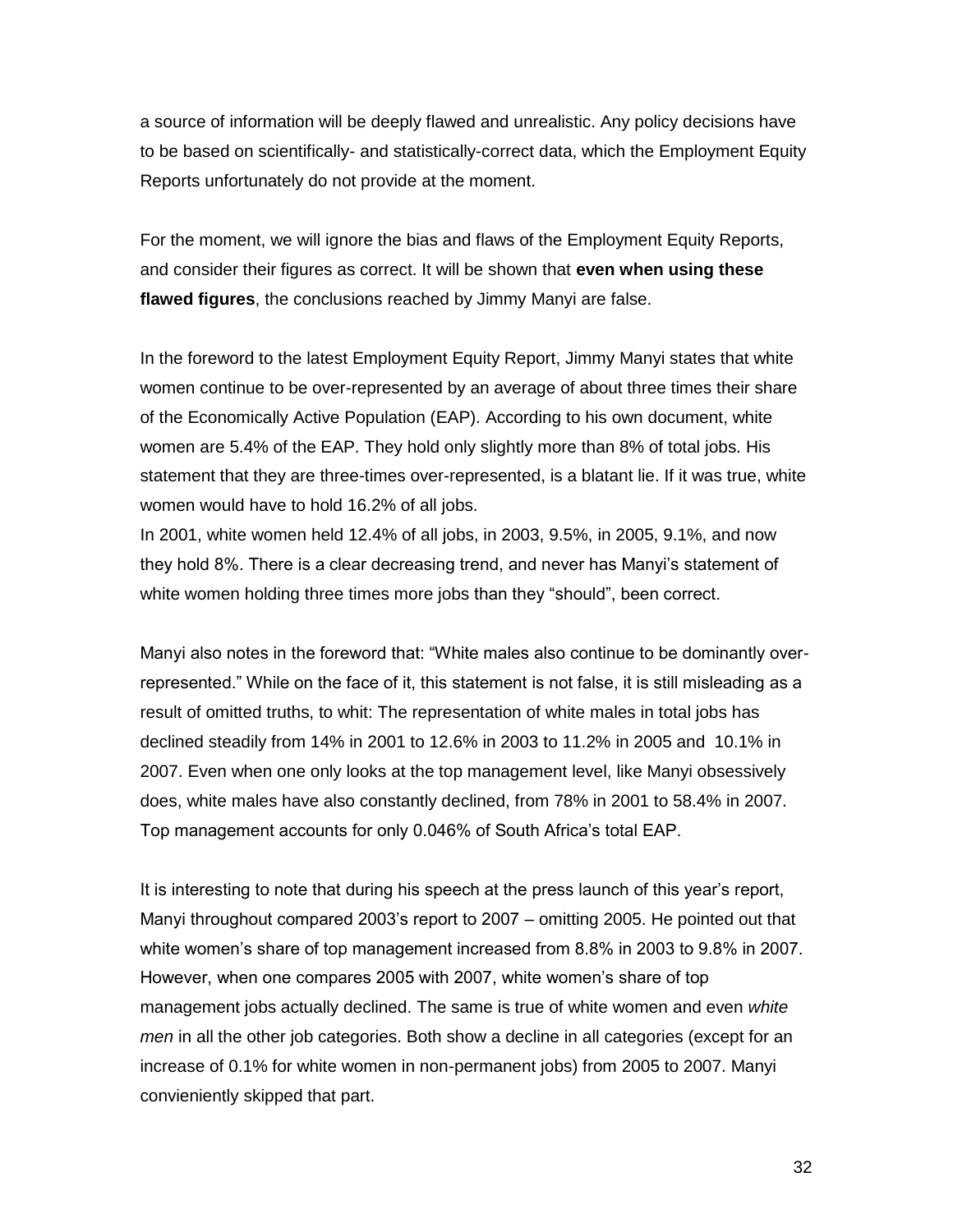The one percentage point increase in white women"s share of top management jobs from 2003 to 2007 that Manyi mentions, represents a mere 155 white women. Based on this tiny number of people, he creates the impression that all white women are "unfairly benefiting" from affirmative action. Once again, this is simply a falsehood. Another thing that Manyi finds "troubling" is the decline from 2003 to 2007 in black representation at the professionally qualified and mid-management level. This is merely a result of an anomalous spike in the figures in the 2003 report, for which the EEC gives no explanation. Once again, when one compares 2005"s report to 2007"s figures, it shows increased representation of blacks at this level and a decline for whites. The same goes for a comparison between 2001 and 2007. Total black male representation increased from 16.8% to 26.4%, black female from 8.1% to 14.9%, while white males declined from 52.8% to 38.7% and white females from 22.3% to 18.5%. It is only Manyi"s selective comparison of 2003 and 2007 that makes the picture look dark for blacks and rosy for whites.

# **5.2 Non-submission of reports by transformed employers create a skewed picture:**

It is sometimes assumed that only companies that want to circumvent the Employment Equity Act fail to submit reports, but the 2005 list of non-submitting employers shows that they are the transformed institutions. Such a trend will distort and underestimate black representation in the workplace.

A list of non-submitting entities in 2005, provided by the Labour Department only after a specific parliamentary request by one of the opposition parties, is given below. The equivalent list for the 2007 report was requested from the department by Solidarity, but it has so far not been made available. It would most probably show a worsening trend, as the number of non-submitting entities has fallen very sharply in the 2007 report.

#### **Municipalities**

- 1. Abaqulus Municipality
- 2. Amatole District Municipality
- 3. Ba-Phalaborwa Municipality
- 4. Butterworth Municipality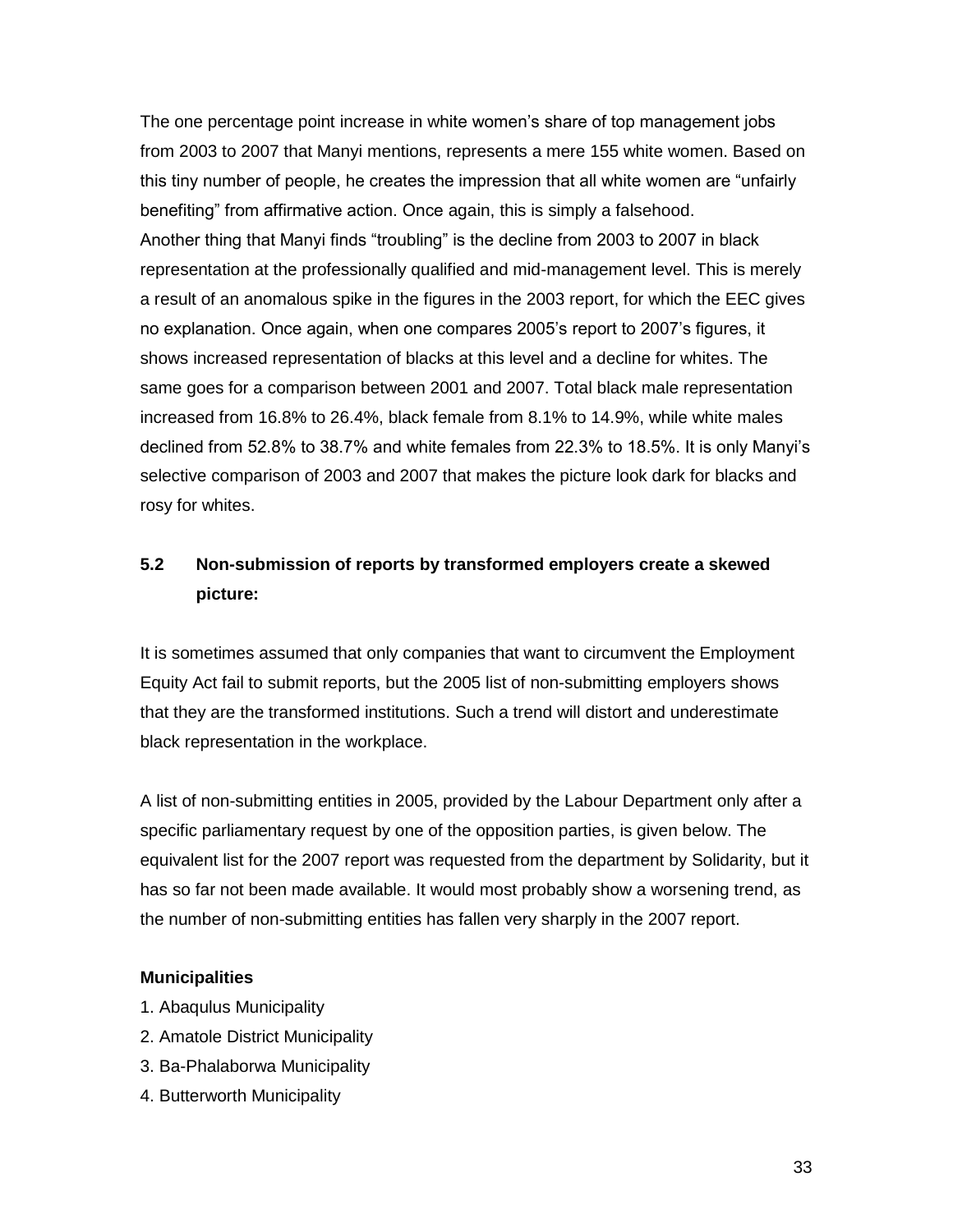- 5. City of Johannesburg Municipality
- 6. City of Tshwane Metropolitan Council
- 7. Emfuleni Local Municipality
- 8. Emnambithi/Ladysmith Municipality
- 9. Govan Mbeki Municipality
- 10. Highland Municipality
- 11. Local Municipality of Lekwa
- 12. Makana Municipality
- 13. Maluti Phofung Municipality
- 14. Mamusa Local Municipality
- 15. Mbombela Local Municipality
- 16. Messina Municipality
- 17. Mnquma Local Municipality
- 18. Modimole Municipality
- 19. Municipality of Piketberg
- 20. Naledi Municipality
- 21. Nama Khoi Municipality
- 22. Nkomazi Municipality
- 23. Romothshere Moiloa Local Municipality
- 24. Sakhisizwe Municipality
- 25. Setsoto Municipality

#### **State Departments ( Provincial)**

- 1. Department of Agriculture: Western Cape
- 2. Department of Education and Training: Western Cape Area
- 3. Department of Health: KwaZulu-Natal
- 4. Department of Social Development: Eastern Cape
- 5. Department of Transport: Eastern Cape
- 6. Department of Transport: Polokwane
- 7. Department of Agriculture: Western Cape
- 8. Free State Department of Health
- 9. Free State Provincial Treasury
- 10. KZN Treasury
- 11. KZN Department of Labour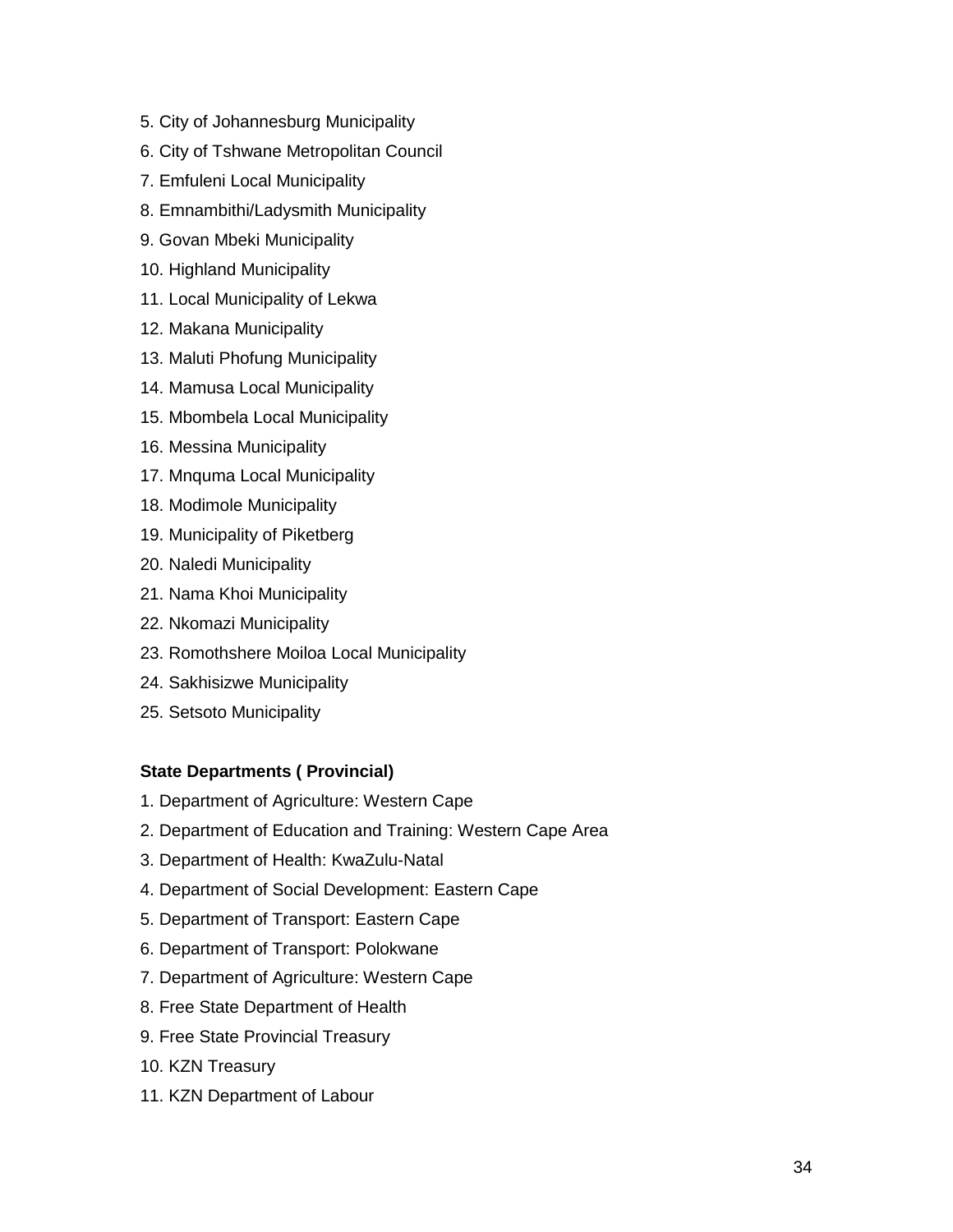- 12. Mpumalanga Department of Housing & Land Administration
- 13. North West Provincial Government: Department of Transport

## **State Departments (National)**

- 1. Department of Agriculture
- 2. Department of Agriculture: Conservation and Environment
- 3. Department of Finance & Economic Affairs
- 4. Department of Health
- 5. Department of Housing
- 6. Department of Justice Head Office
- 7. Department of Sport, Arts and Culture
- 8. Department of Health and Welfare
- 9. Department of Public Works, Roads and Transport

## **Other**

- 1. Director of Public Prosecutions
- 2. Eastern Cape Development Corporation
- 3. Eastern Cape Tourism Board
- 4. Gauteng Office of the Premier
- 5. Klerksdorp City Council
- 6. KwaZulu-Natal Provincial Administration
- 7. KZN Office of the Premier
- 8. National Research Foundation
- 9. Parliament of the RSA
- 10. SABS
- 11. SABC Strategic Human Resources
- 12. The Parliamentary Service
- 13. Transnet
- 14. Transnet Pension Fund

From the 2008 State of the Public Service Report by the Public Service Commission, the following race-representativity levels in national- and provincial government can be seen.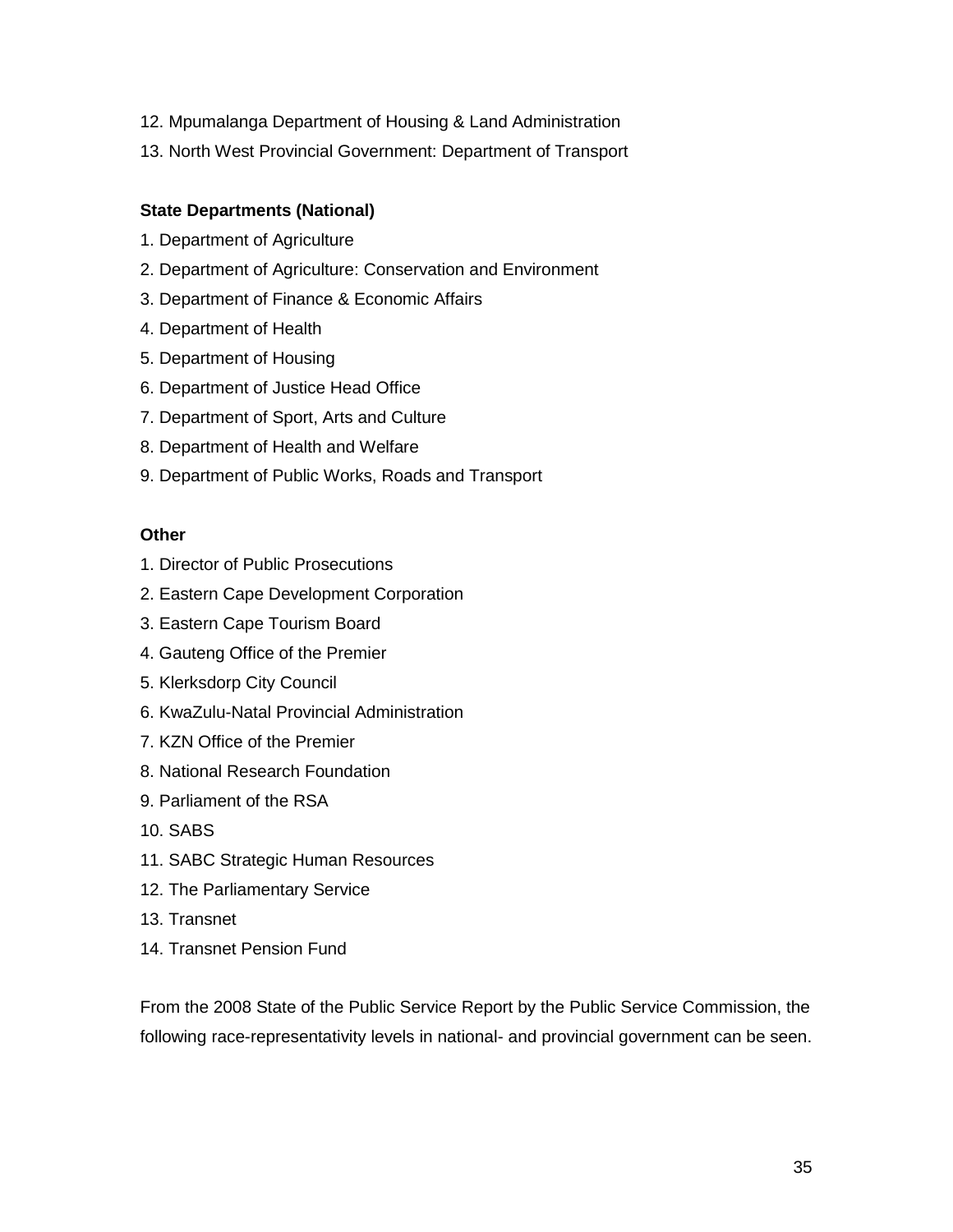|      | National (%)   |       |                 |              | Provincial (%) |       |                 |              |
|------|----------------|-------|-----------------|--------------|----------------|-------|-----------------|--------------|
| Year | <b>African</b> | Asian | <b>Coloured</b> | <b>White</b> | <b>African</b> | Asian | <b>Coloured</b> | <b>White</b> |
| 2004 | 74             |       |                 | 14           | 64             | 5     |                 | 22           |
| 2005 | 75             |       | 10              | 12           | 67             | 3     | 11              | 19           |
| 2006 | 79             |       |                 |              | 69             | 3     | 11              |              |
| 2007 | 80             |       |                 | 9            | 71             | າ     | 11              | 16           |

It is clear that government has, in almost all cases, reached levels that can be considered "transformed". Most of the entities who did not submit reports for 2005, are part of the figures in the table above.

In the following table, the figures are disaggregated by each province. It is unclear why the figure for whites at national level is at 15% in the table below, while it is at 9% in the table above. The PSC report gives no explanation.

| National/<br><b>Provincial</b> | <b>RACE</b>   | 2004 (%) | 2005(%) | 2006(%) | 2007 (%) |
|--------------------------------|---------------|----------|---------|---------|----------|
| <b>NATIONAL</b>                | <b>Blacks</b> | 78       | 81      | 83      | 85       |
|                                | <b>Whites</b> | 22       | 19      | 17      | 15       |
| Eastern                        | <b>Blacks</b> | 95       | 95      | 95      | 95       |
| Cape                           | <b>Whites</b> | 5        | 5       | 5       | 5        |
| <b>Free State</b>              | <b>Blacks</b> | 82       | 82      | 82      | 83       |
|                                | <b>Whites</b> | 18       | 18      | 18      | 17       |
|                                | <b>Blacks</b> | 79       | 79      | 80      | 82       |
| Gauteng                        | Whites        | 21       | 21      | 20      | 18       |
| KwaZulu-                       | <b>Blacks</b> | 94       | 94      | 95      | 96       |
| <b>Natal</b>                   | Whites        | 6        | 6       | 5       | 4        |
|                                | <b>Blacks</b> | 97       | 97      | 97      | 97       |
| Limpopo                        | <b>Whites</b> | 3        | 3       | 3       | 3        |
|                                | <b>Blacks</b> | 90       | 90      | 92      | 92       |
| Mpumalanga                     | <b>Whites</b> | 10       | 10      | 8       | 8        |
| Northern                       | <b>Blacks</b> | 82       | 82      | 92      | 90       |
| Cape                           | <b>Whites</b> | 18       | 18      | 8       | 10       |
| <b>North West</b>              | <b>Blacks</b> | 54       | 91      | 83      | 86       |
|                                | <b>Whites</b> | 46       | 9       | 17      | 14       |
| Western                        | <b>Blacks</b> | 80       | 80      | 79      | 81       |
| Cape                           | Whites        | 20       | 20      | 21      | 19       |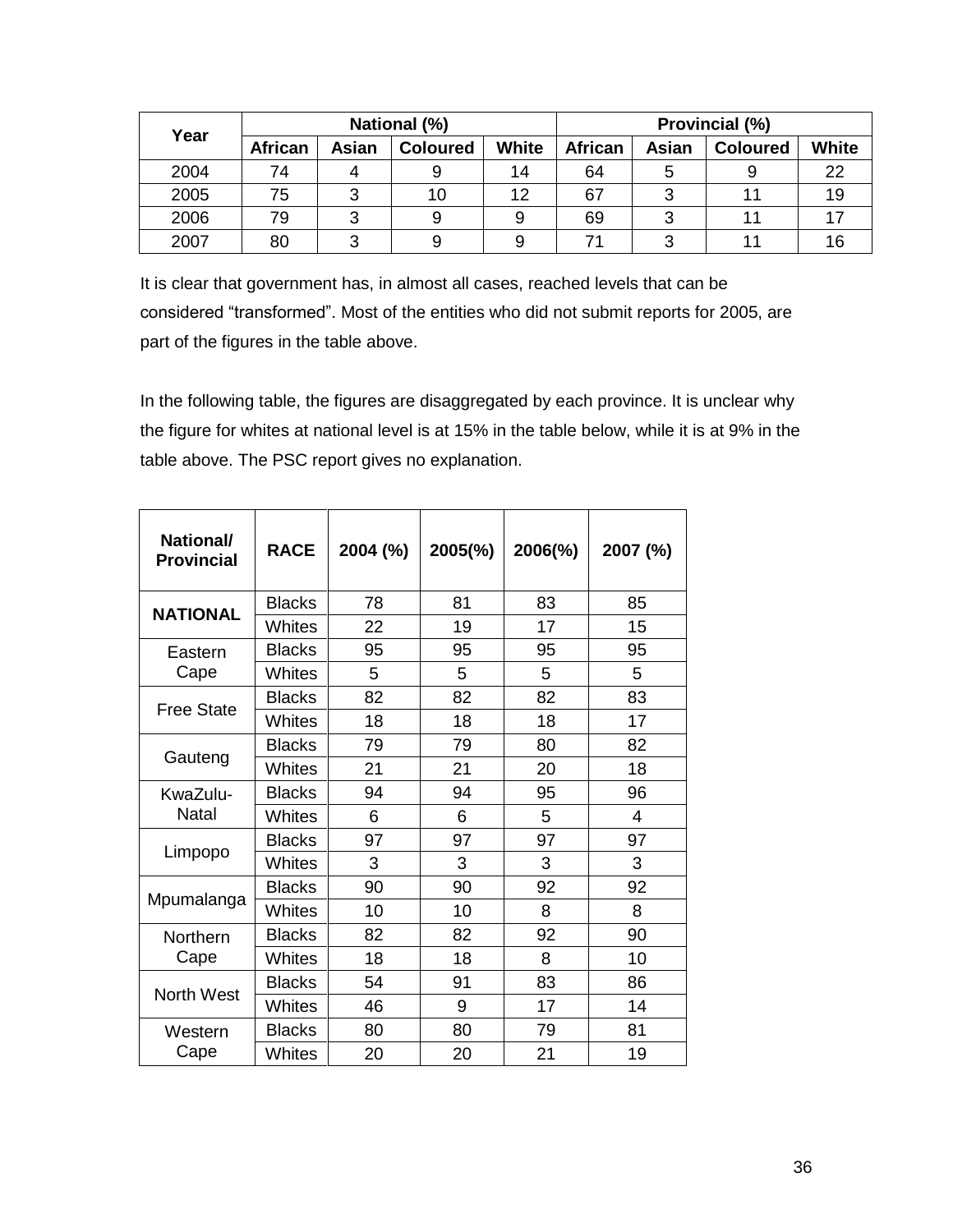This table gives further evidence of how transformed the public sector is. If these departments and muncipalities do not submit reports to the Commission for Employment Equity, the Commission"s reports can not show the complete truth. Even at the senior management services level, black people dominate in the public sector. The table below gives the percentages per province only of the so-called "African" group and does not even include Coloured or Indian people.

| <b>National/</b><br><b>Provincial</b> | <b>Total</b><br>African | %  | Total<br><b>SMS</b><br><b>Members</b> |
|---------------------------------------|-------------------------|----|---------------------------------------|
| <b>NATIONAL</b>                       | 2838                    | 73 | 3 902                                 |
| Eastern<br>Cape                       | 402                     | 81 | 498                                   |
| <b>Free State</b>                     | 237                     | 64 | 369                                   |
| Gauteng                               | 565                     | 70 | 805                                   |
| KwaZulu-<br>Natal                     | 522                     | 79 | 657                                   |
| Limpopo                               | 415                     | 92 | 450                                   |
| Mpumalanga                            | 220                     | 87 | 253                                   |
| North-West                            | 250                     | 85 | 293                                   |
| Northern<br>Cape                      | 145                     | 86 | 169                                   |
| Western<br>Cape                       | 200                     | 53 | 374                                   |
| <b>TOTAL</b>                          | 5794                    | 73 | 7 770                                 |

The same report indicates that there are large numbers of funded vacancies in all public departments. According to the PERSAL system, this number is 330 987, while the departments themselves indicate only 88 323, out of a total number of 1 433 401 (as per PERSAL). This number of vacant posts, clearly indicates a terrible synthesis between the skills shortage and the blind commitment to transformation. Posts are left vacant and service delivery suffers, rather than appointing skilled white applicants into these vacant positions.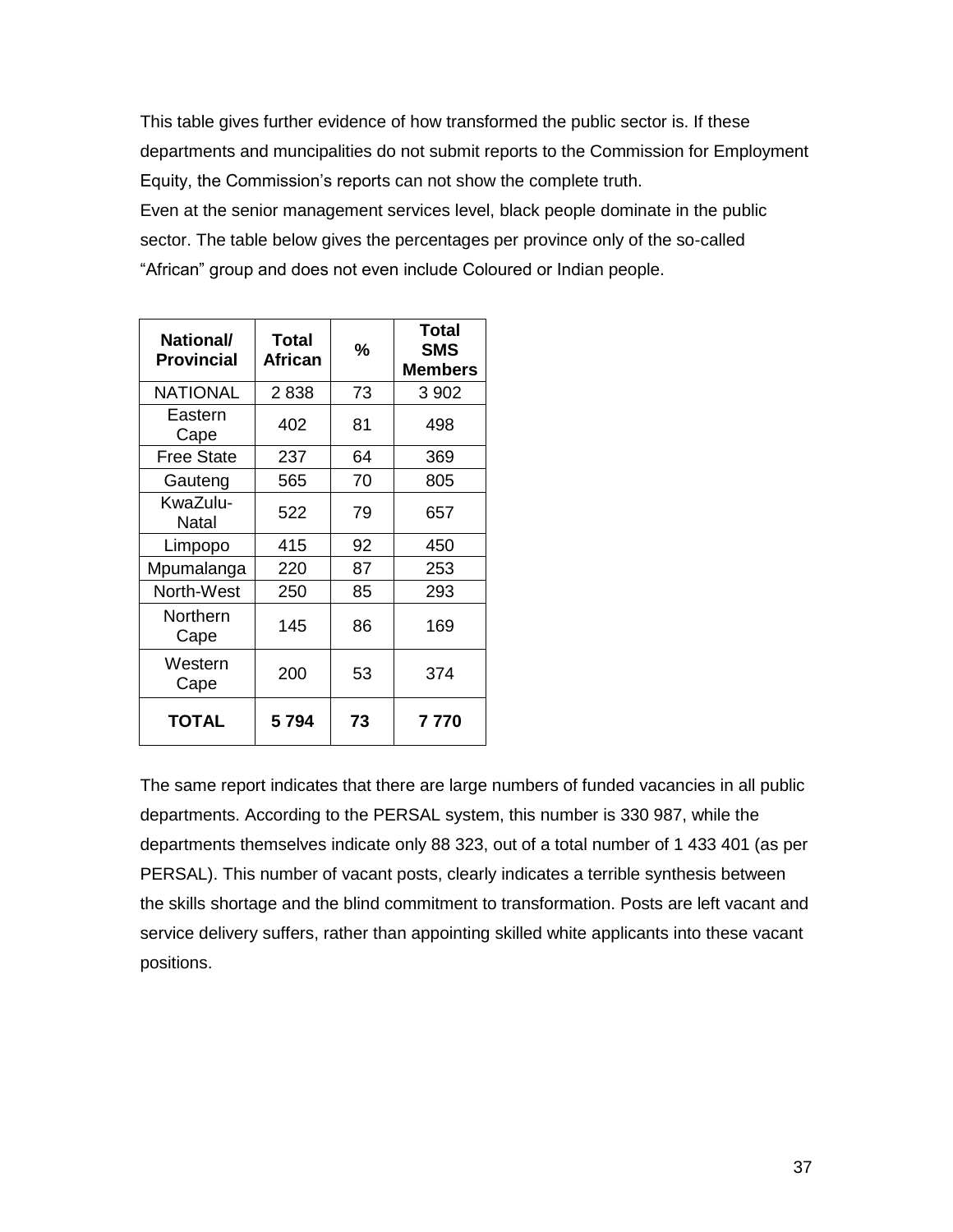#### **6. Notable court cases involving affirmative action:**

There has been a number of court cases that have challenged the assumptions and accepted wisdom regarding affirmative action. While the skills shortage and the fact that there are simply too few whites to discriminate against are eroding affirmative action on a de facto basis, these court cases are changing the judicial framework and weakening affirmative action"s unfair discrimination as well.

Information about the following cases was provided by the Institute for Constitutional and Labour Law Studies. The main points about each case is highlighted below.

## **Reynhardt v University of South Africa (2008)**

In this case, an inexperienced coloured person was given a job instead of a very experienced white male. At this time, the employer had already met its transformation targets and was will excluding the more-experienced white male using affirmative action.

The court found that in a case like this, where affirmative action targets had already meen reached, an employer could no longer exclude a member of the non-designated group (whites) and use affirmative action as justification. The employer was ordered to pay the white person 12 months" compensation, as well as R661 000 in damaged.

# **Sibiya v Aivia.Kom (Pty) Ltd (unreported)**

A person of the designated group claimed that she had been unfairly discriminated against when she did not receive the promotion that she applied for.

The court ruled that persons from the designated group could not claim unfair discrimination if they had not been considered for appointment or promotion after an objectively fair selection procedure, even if the job had gone to a person from the non-designated group.

# **SA Engineering Council & another v City of Tshwane Metropolitan Municipality and another (2008)**

Mr Weyers, a registered professional engineer employed by the municipality as manager of part of the municipal power control system, was responsible for the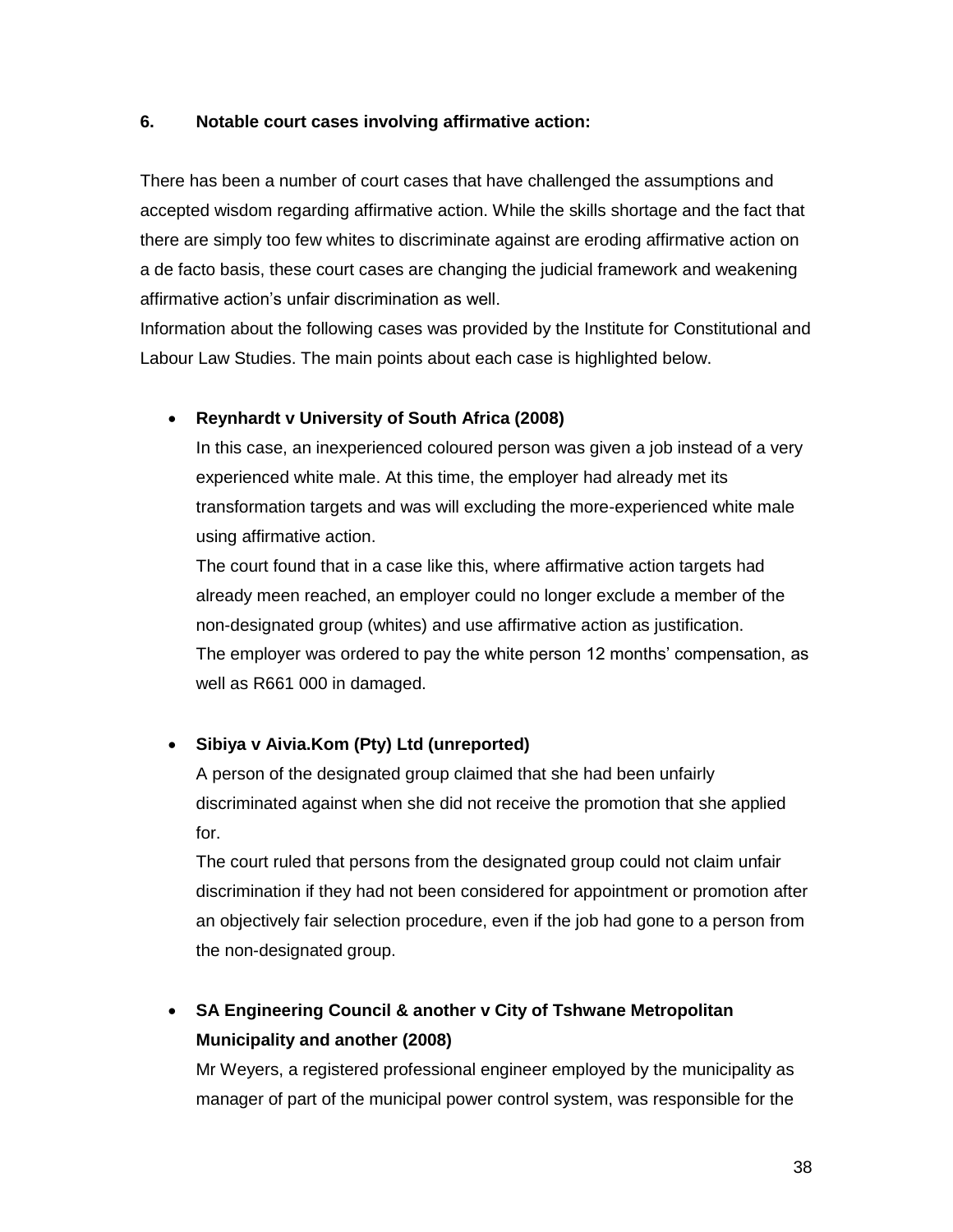continious operation of the power system. His job also included recruiting and appointing competent operators who were able to do the inherently dangerous jobs of working with the high voltage installations. A number of vacant posts occurred in his department. He had a test for applicants" competency devised, which was approved by his superiors. The only candidates who passed the test were all white. Weyers"s seniors told him to remove them from the shortlist and to replace them with names of black applicants who did not pass the test. Mr Weyers wrote a letter to the Labour Department and to the SA Engineering Council in which he told of how the municipality appointed inexperienced people into jobs that were dangerous for themselves and which could create a danger for the public. In the letters, he pointed out that while affirmative action was necessary, the inexperienced black applicants should first have been appointed as trainees. As a result of these letters, Mr Weyers was fired from his job at the municipality. He went to the High Court for assistance.

The court found that Mr Weyers acted correctly in terms of all the applicable laws and that he had in fact been required by law to take steps to ensure safe operation of the power system. He had given more than enough justification for deviating from affirmative action in this case. The municipality was interdicted from imposing any sanction on Weyers for writing his letters.

#### **Martin Gordon v Department of Health: Kwazulu Natal (2008)**

Mr Gordon was found to be the most suitable candidate for a certain job by a selection panel. Despite this, a black applicant was given the job. Mr Gordon approached the Labour Court claiming that this constituted unfair discrimination based solely on his race and colour. The Labour Court ruled that this was not the case. Mr Gordon then appealed to the Labour Appeal Court, who rejected the appeal.

The Supreme Court of Appeal found that the appointment of the black candidate in the absence of a plan of programme was ad hoc and arbitrary. It concluded that the appointment of the black candidate discriminated unfairly against Mr Gordon.

The following are pending cases in which Solidarity acting on behalf of the applicants.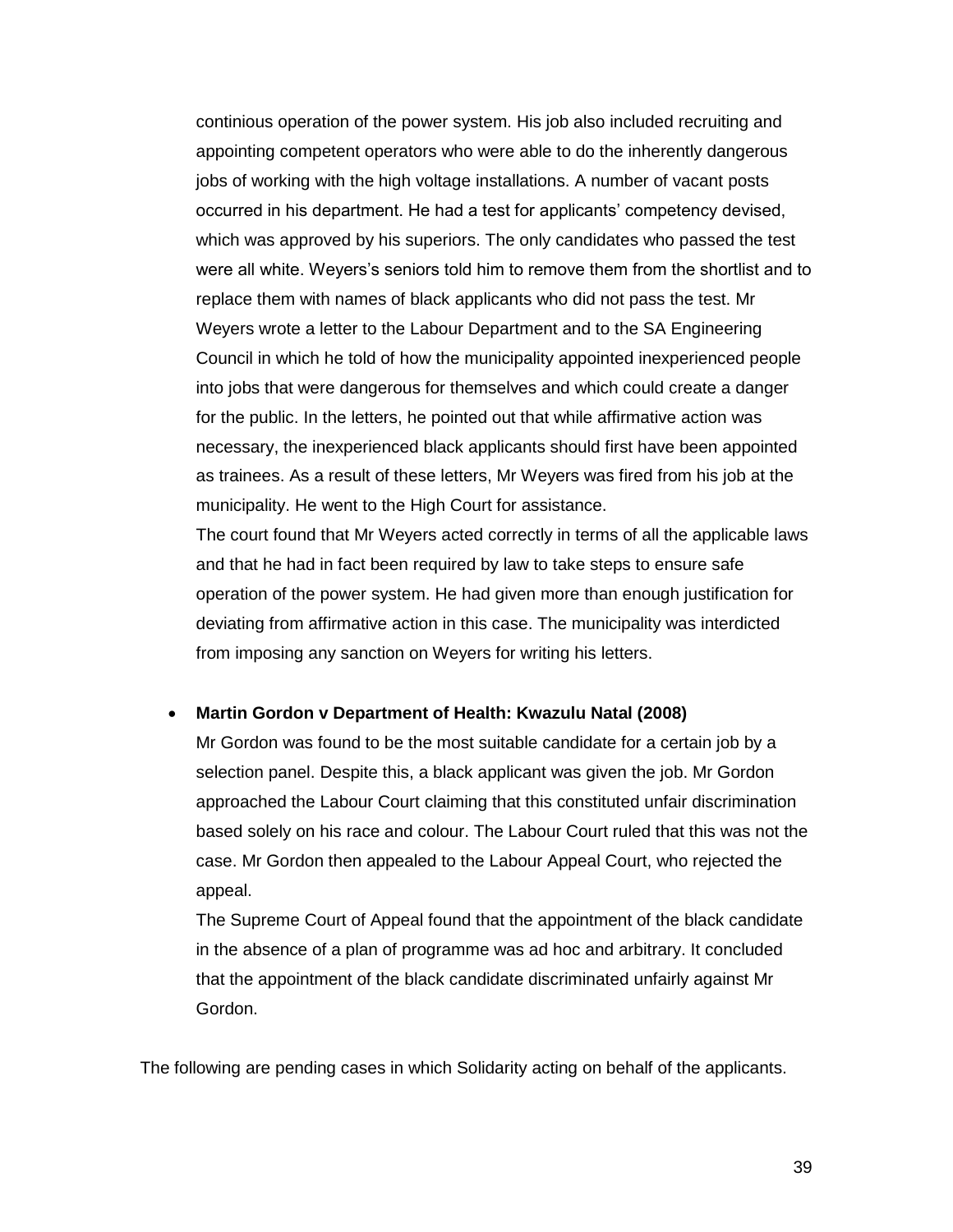#### **Solidarity obo JPF van Zyl v Govan Mbeki Municipality**

Mr van Zyl (who is a member of the non-designated group) held a job as a plumber at the municipality. Two other people of the designated group worked under him on a lower job level – they are not qualified as plumbers. The municipality later incorporated two other municipalities, after which the two men who had worked under Mr van Zyl were appointed in a higher job level than him, while he remained on his previous level. He now did all the plumbing work for the entire incorporated region, while the other two, who were now earning more than him, still mainly only built new sewers. Mr van Zyl has to assist the other two in their administrative and plumbing duties as well, as they are not qualified to do this themselves.

Mr van Zyl can not be expected to receive less money and be on a lower level than people he has to assist because of their lack of qualifications and experience, merely because he is white.

#### **Solidarity obo JJ Lubcker v Emahlahleni Local Municipality**

Mr Lubcker is employed as Acting Senior Licence Officer by the municipality and commenced his employment in 1999. A more advanced position was advertised by the municipality, clearly indicating the requirements for the position. Eight people, including Mr Lubcker, applied for the post. Mr Lubcker was the only applicant who adhered to the requirements as advertised. After being interviewed, he was later told that his application was unsuccesful. A black person who did not adhere to the requirements, was appointed instead. The matter was referred to the CCMA, who referred it to the Labour Court. The municipality does not have an affirmative action policy. The municipality acted in a differentiating manner in this case, and this amounts to unfair discrimination because the municipality does not have an affirmative action plan.

#### **Solidarity obo RM Barnard v SAPS**

Barnard is a white female who currently holds the rank of captain in the SAPS. A new post of Superintendent was created by the SAPS in order to improve service delivery by the SAPS to the public. Barnard, along with six other applicants, two white and four black, applied for this post. Barnard received the highest score by a duly appointed interview panel. The black person who received a score of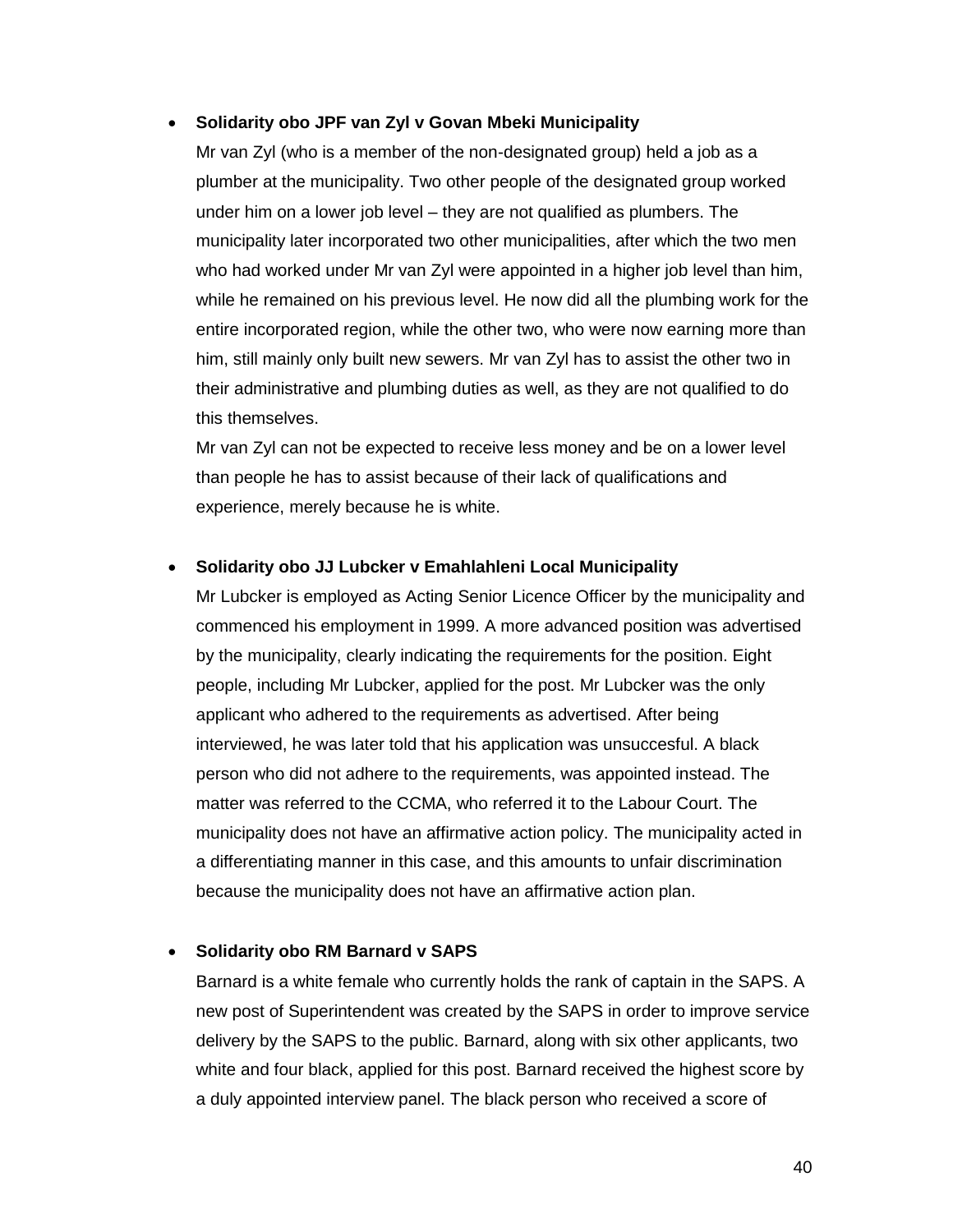12.5% lower than Barnard was deemed by the panel to be unsuitable for the position. Furthermore, the panel recommended that the appointmen of Barnard would not aggravate the representivity of the unit as a whole, as she was already part of it. The panel also agreed that the appointment of Barnard would definitely enhance service delivery. In spite of this, the Divisional Commissioner recommended that the post not be filled, citing the reasons (in contradiction to the selection panel) that Barnard"s appointment would decrease representivity and would not enhance service delivery.

Later, another post was advertised and again Barnard received the highest score, and the panel again stated that service delivery would be improved if she was appointed and that representivity levels would not suffer. Once again, she was not appointed and the position was withdrawn.

# **Solidarity obo H Ueckermann, LL de Jager, C van Ham & JJ Geustyn v SAPS**

The applicants are all white majors in the SAPS. Each of them hold degrees in forensic investigation and have many years experience. Each one of these applicants applied for various promotion posts within the SAPS forensic services. They were unsuccessful in their applications, with the stated reason being that no white persons would be considered for the promotions. The posts were left vacant. The applicants were not appointed in the promotion posts, but are still required to perform some of the tasks associated with these posts. They were the only persons qualified to fill these posts, but were not appointed as a result of unfair discrimination based on differentiation on grounds of race and colour. The forensic science unit"s performance suffered as a result of the posts being left vacant, as the applicants" workloads have increased in their current positions. Critical service delivery regarding public safety and security is being neglected as a result of blind adherence to transformation policies. It is established in law that in such a case, service delivery must trump transformation.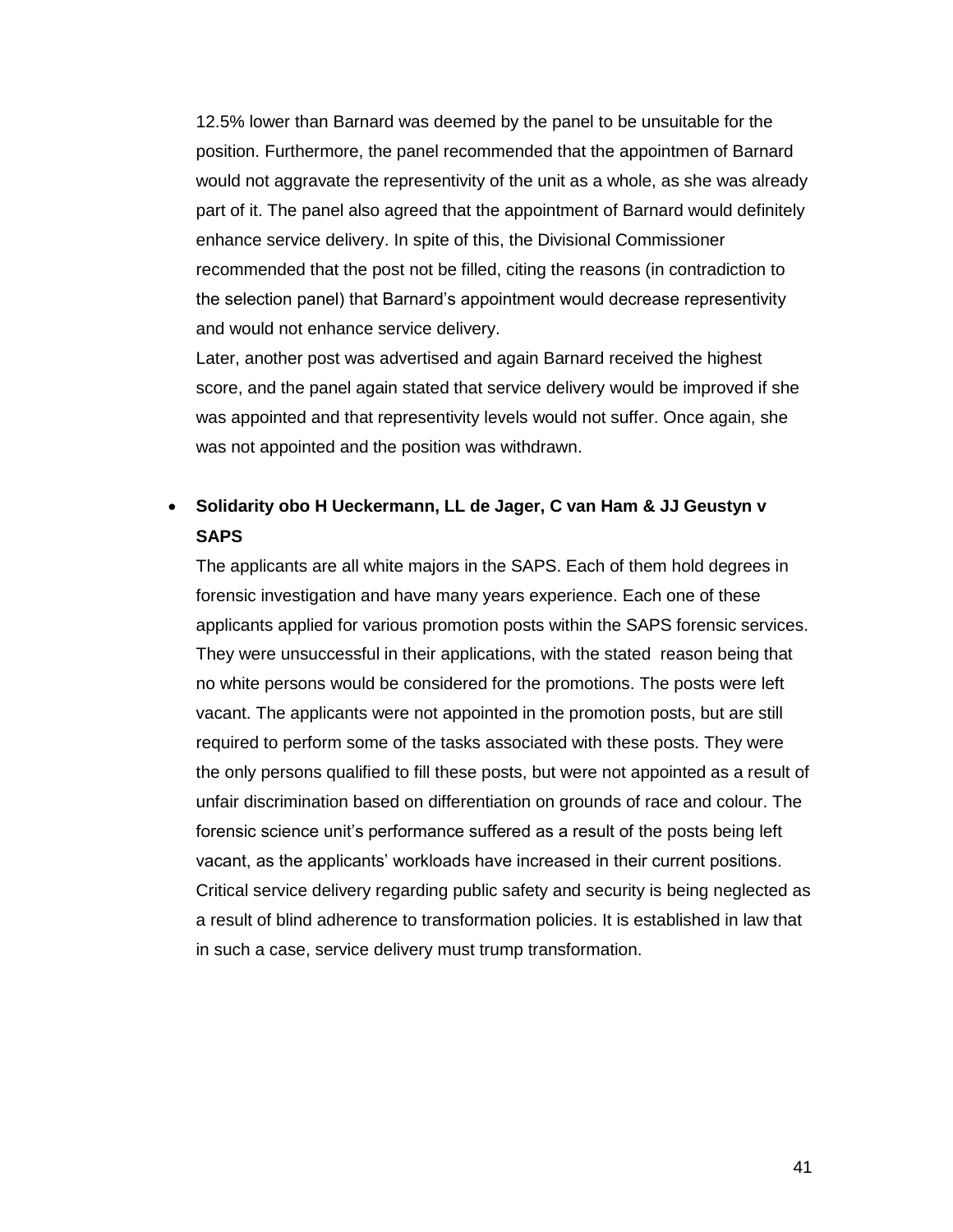## **7. Conclusion**

Good education and proper training are measures that bring about real empowerment, because, according to Francis Bacon, knowledge is power. According to Aristotle, knowledge is also virtue. Therefore, the *right* thing to do is to give our people power through knowledge. The wrong thing to do is to focus just on the output of racial representativity while neglecting the input of decent education. Current affirmative action fails to solve the real problems of disempowered people.

These realities are apparently not seen as very serious or pressing by the Employment Equity Commission. This would hopefully change if the independence and impartiality of the commission could be assured.

The battle against poverty and unemployment under all of South Africa's people is being lost because of chronic skills shortages – people are just not trained for the type of jobs the South African economy can provide. If the government is genuinely committed to halving poverty and unemployment by 2014 it will find it has no choice but to make use of all the skilled workers, regardless of the colour of their skin.

Because of the skills shortage, affirmative action is already ineffective. As the white share of SA"s total population gradually declines, the effectiveness of affirmative action that discriminates on basis of race will continue to decline. As long as the "other" group is defined as Thabo Mbeki"s mythical "rich and white nation" vs. the "black and poor" nation instead of just the "rich" and the "poor", affirmative action can not benefit those who are actually disadvantaged.

#### **In summary it can be said that affirmative action has failed because:**

- A skills shortage currently exists and in numerous career categories affirmative action has become irrelevant. In practice, in various job situations, there already is a moratorium on affirmative action.
- The pipeline of black skills from the school system is too restrictive. This is largely because of the numerous dysfunctional schools.